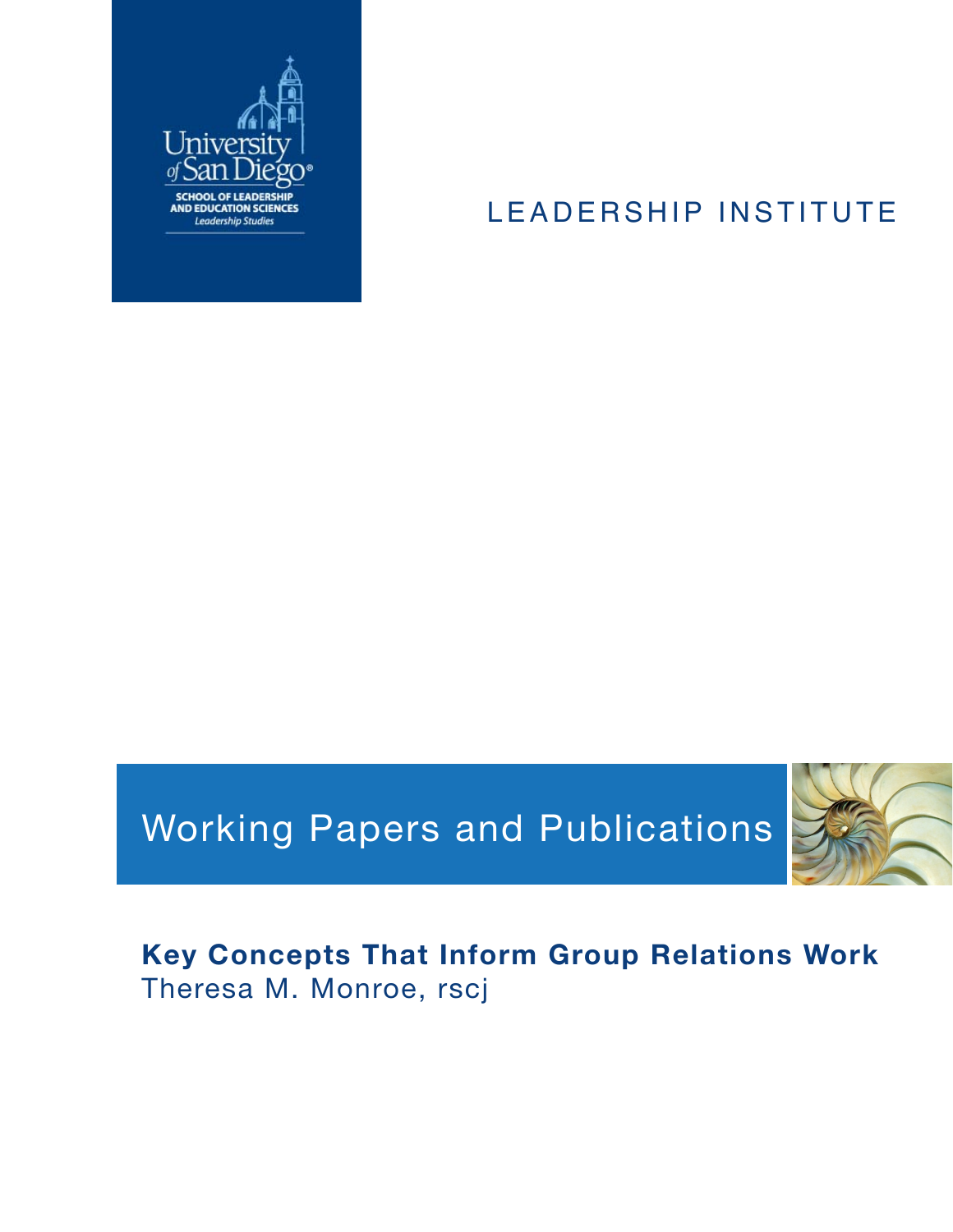#### **KEY CONCEPTS THAT INFORM GROUP RELATIONS WORK**

**by** 

#### **Theresa M. Monroe, rscj**

The pedagogical process is designed to respond to whatever is alive in the experience of the participants with regard to issues of authority and leadership, but the consulting staff will work to make available an explicit set of concepts and an analytical framework (as well as giving access to related insights and perspectives through recommended readings). These include the following.

#### **1. Purpose and Task**

The *purpose* of an organization is the official reason for which it exists and serves as the primary source of orientation for identifying and carrying out the various *tasks* undertaken by a group. It often happens, however, that an organization or social system fails to define its purpose clearly, or gets so caught up in the performance of certain tasks that it loses sight of its larger purpose. For example, a charitable organization becomes so focused on the task of raising money that it loses sight of the larger purpose(s) for which money is being sought. In effect, the *task* (i.e. raising money) supplants the larger sense of *purpose* (i.e. the need or issue that the organization was founded to address)*.* This is a serious, but common, source of difficulty in groups and organizations. When it happens, the organization is in danger of fragmentation and dissolution (Turquet, 1974). Thus, as we shall explore in some depth in this course, the chief function of those in positions of senior authority is to protect the organization's core mission and values by managing what are often referred to as *task boundaries.* 

All authority is conferred (including the power to impose sanctions) in exchange for the service of protecting and caring for shared purposes and values. Two strategic questions that should guide authority figures in this endeavor are: "What is the purpose?" and "How does this particular task serve the larger purpose of the organization?" (Heifetz, 1994; Roberts, 1994). Of course, *all* members of the organization, if they are to take up their roles effectively, bear some responsibility for focusing attention on the purpose and tasks that flow from it.

#### **2. Typology of Problems**

Problems are the starting point for all professional practice. A *problem* is defined as "a gap between where we are or what we have (that is, the present state) and where we would like to be or what we would like to have (the desired state)" (Vroom & Jago, 1988, p.37). Whether the problem is large or small, the goal is to reduce or eliminate it. Thus, physicians are consulted when we are confronted with health problems (prevention of health problems can also be construed as a "problem" in the sense that it involves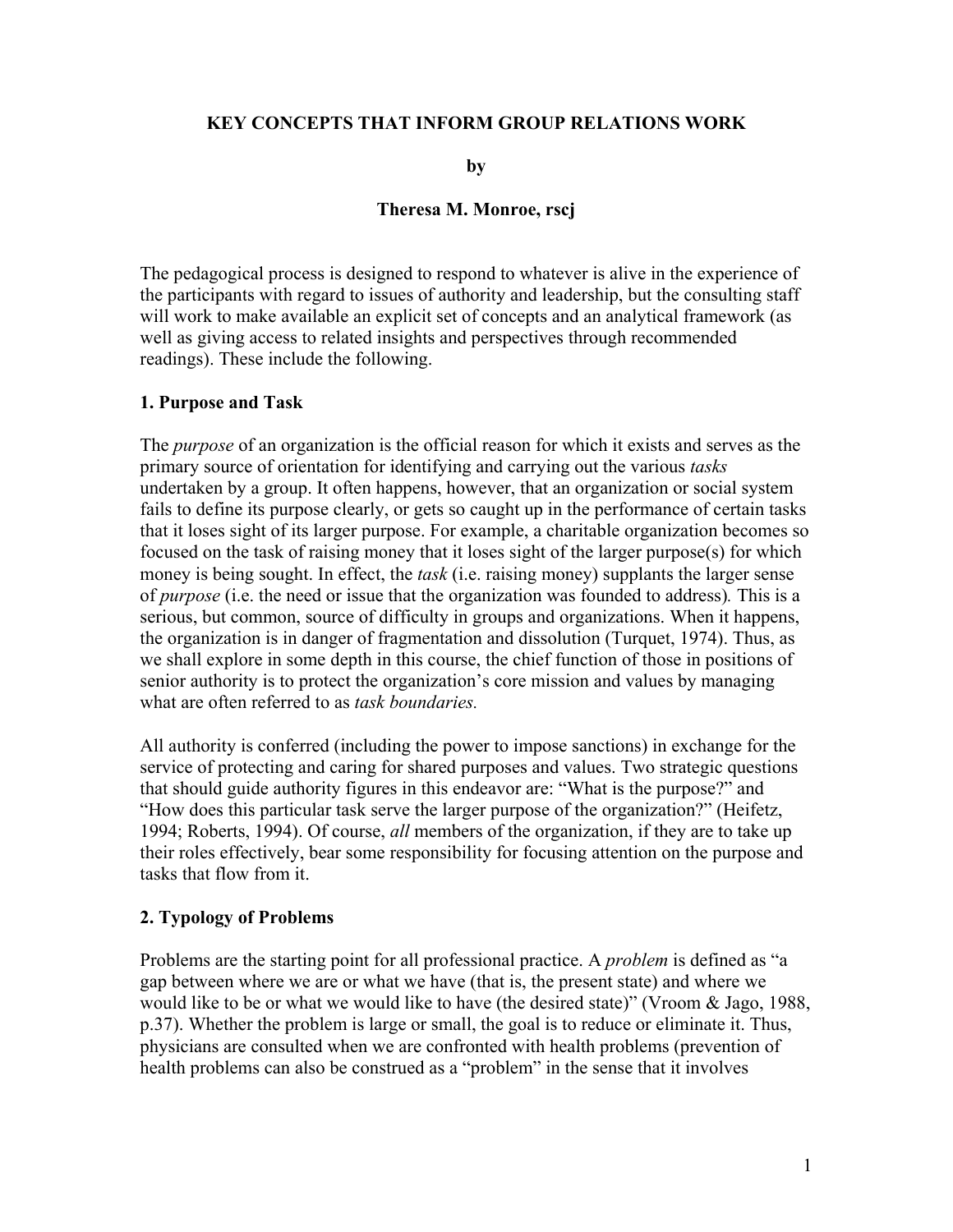identifying and reducing or eliminating risk factors) and ministers are expected to assist with problems of belief and spiritual growth.

Many authors have begun to notice a difference in the kind of problems confronting professionals. Donald Schön (1987) in his typography of professional practice contrasts "swamp" problems --complex problems that resist technical solutions -- with problems of the "high, hard ground" (p.3). These latter problems are very real and can be quite serious in their own right, but tend to be more responsive to "technical" solutions that have proven to be effective in the past. Victor Vroom and Arthur Jago (1988) building on the insights of Likert (1961), develop a similar typography of problems based upon differences in *situational* requirements, that is, based upon differences in the nature of the problem. They distinguish between *individual* and *group* problems. In their typology, *individual problems* resemble Schon's "high, hard ground" problems in the sense that they tend to be routine, evoke little controversy or misunderstanding, and usually can be addressed by professionals or authority figures using methods and techniques that have worked in the past. *Group problems* are those kinds of problems that require a cooperative effort to solve. Ronald Heifetz' (1994) categories of *technical* and *adaptive* problems capture the same distinction. Certain problems are *technical*, he explains, "because the necessary knowledge about them has already been digested and put in the form of a legitimized set of known organizational procedures guiding what to do and role authorizations guiding who should do it" (p. 71). When the problem at hand is technical and falls within the expertise of those in authority, individuals and communities rightly expect guidance and direction from those in authority.

In the case of *adaptive* problems, "no adequate response has yet been developed . . . no clear expertise can be found . . . no established procedure will suffice" (Heifetz, 1994, p. 72). Furthermore, because there is rarely agreement about the proper way to respond, adaptive problems often generate conflicts which present particular challenges to authority. To address these kinds of problems effectively, customary ways of thinking and acting have to change, and in many cases, responsibility for problem solving will have to shift.

# **3. Authority**

Authority is a bargain or exchange by which power is conferred in return for a service (Hollander & Julian, 1969; Smith & Berg, 1987; Heifetz, 1994). For example, by registering for a course, students confer on faculty members the power to select topics, assign readings, and give grades in exchange for the service of receiving assistance in learning about a particular subject.

Power, authority and influence in many organizations are becoming more diffuse as centralized hierarchies are loosened, reshaped or replaced by flatter management models. The need for authority, however, remains even in participative and collaborative groups and organizations. *All* groups need some kind of authority -- no family, organization, or society has ever existed without it. Any group of people of whatever nature that comes together for any length of time for any purpose will inevitably structure itself in some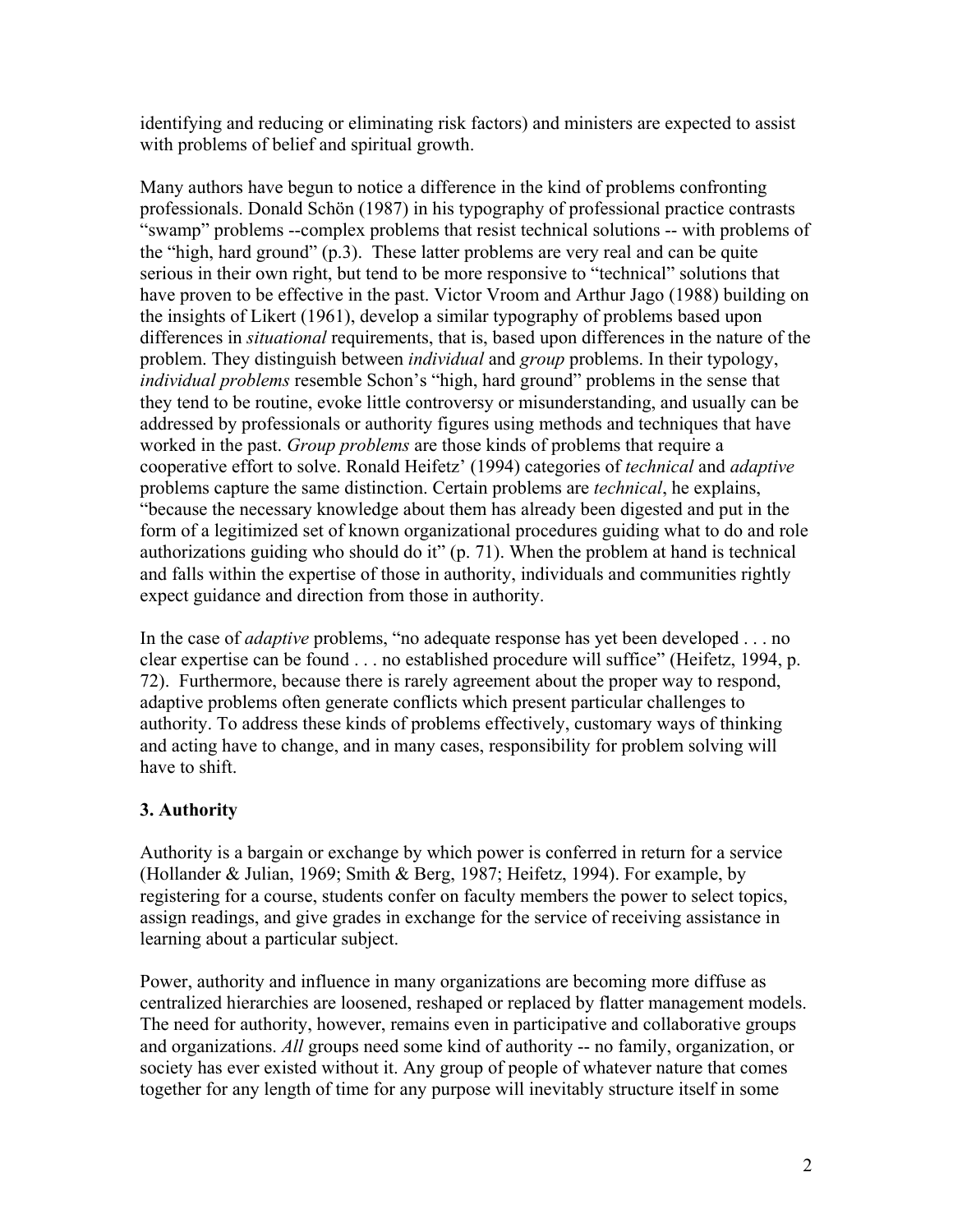fashion. In other words, "authority-less" groups are organizationally impossible. We cannot decide whether to have a structured or structureless group; only whether or not to have a formally structured one. If authority is not made formal and explicit, informal ways of structuring it emerge that can be more difficult to detect, criticize or change.

Authority remains a primary source of confusion in groups and organizations. One key reason for this may be that our dominant images of authority are based on traditional notions of "taking charge," "getting control," and "issuing orders." Certain "pictures" of authority -- the dictatorial boss or the commanding general -- prevent us from seeing other models and ways of exercising authority.

An alternative is to view authority in *dynamic* and *relational* terms as an exchange: people authorize others by entrusting or conferring power in exchange for a service. For example, we confer power on police officers (e.g. the power to write a traffic ticket or make an arrest) in exchange for the service of protection. This course/workshop is designed to help participants notice and learn more about the *dynamics of authorizing,*  that is, to pay attention to the processes whereby decisions *actually* get made. This approach assumes an interdependence between superiors and subordinates and provides a more realistic view of the way authority actually operates in most contemporary settings.

The exercise of authority is fundamentally a *practice*, something that people do for and with one another. But what does the practice of authority look like? How can it be identified, located or studied? Group relations theory maintains that the practice of authority consists primarily of the activity of managing boundaries (Miller & Rice, 1967, Gilmore, 1982; McCollum, 1990). Thus, by observing how, where, why and with what effects boundaries are set and changed, as this course will attempt to help participants do, the practice of authority is revealed.

# **4. Leadership**

The defining characteristic of leadership is not simply the activity of gaining authority and influence -- although these may be important tools -- but the mobilization of people to clarify aspirations and to solve difficult problems (Vroom & Jago, 1988; Heifetz, 1994). This often involves getting groups and individuals with different problem definitions to incorporate one another's perspectives and evidence to some degree. This requires an ability to face the internal contradictions in our own lives, communities and organizations. Such a challenge by its very nature requires social learning and leaders who can guide, interpret, and stimulate the involvement of relevant parties rather than "lone warriors" who attempt to provide all the answers.

# **5. Systems Theory**

Any individual, group or organization can be thought of as a living system. The systems approach conceptualizes human behavior in organizations in terms of multiple systems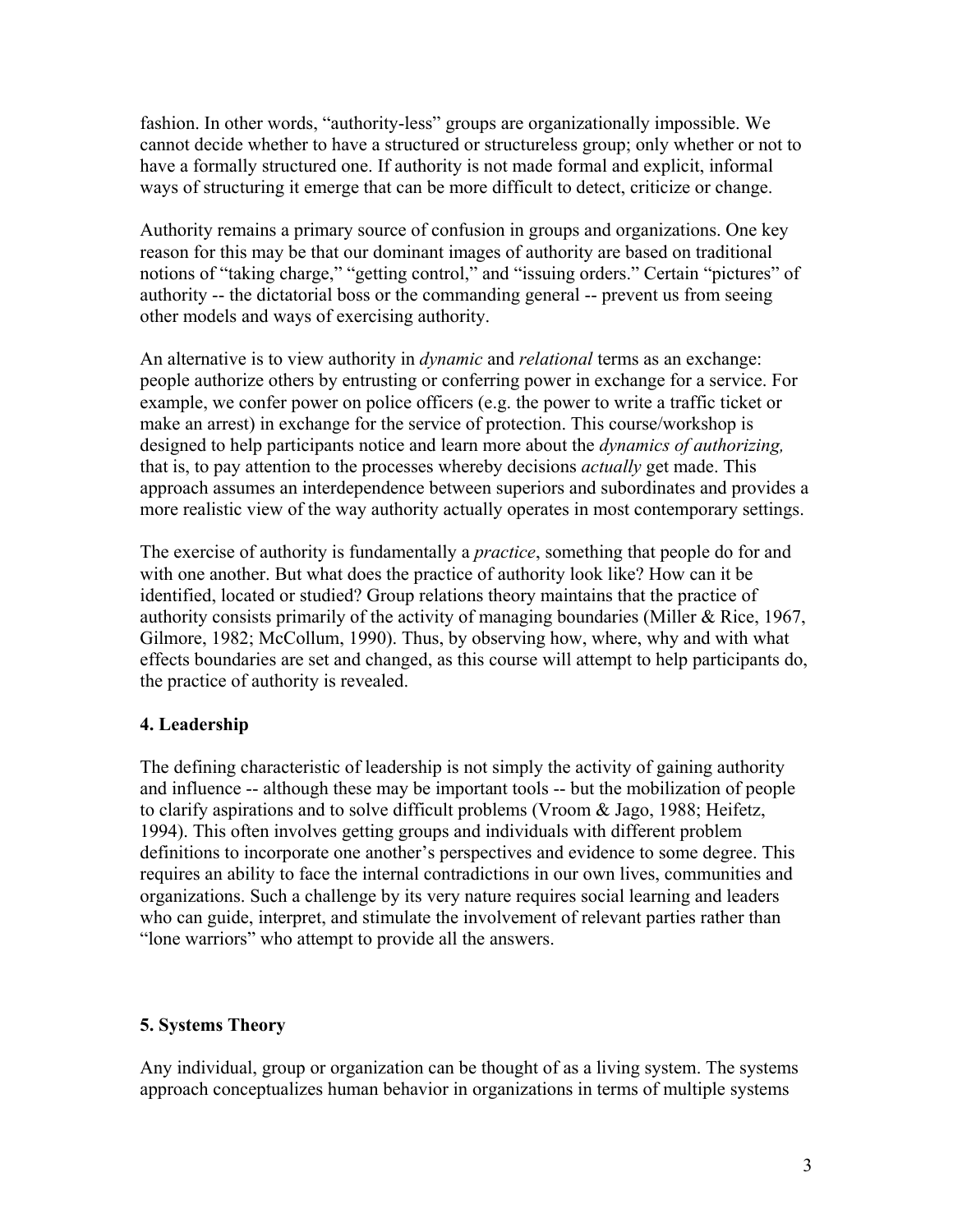levels -- individual, interpersonal, group, intergroup, and organizational. All actions and decisions are a part of an ongoing process of interacting influences that include both individual and situational factors. It will be useful for participants to view this course/conference as a system that is subject to influences from countless other systems such as the University within which it is embedded and the multiple societal groups to which participants and staff belong. A simple conversation between two people that might take place in the course/conference, when viewed from this systems perspective, is revealed to contain a vast array of interrelationships and variables. The individuals are continually influencing and being influenced by one another and by the larger systems of which they are a part. The course/conference-as-system notion argues that participants can derive learning relevant to their work in other systems from their actual experience as members of the course/conference system.

#### **6. Boundary**

The concept of *boundary* is critical for understanding how individuals are connected and mutually interact with the tasks and dynamics of the groups, organizations and other social systems of which they are a part. In the most basic sense, a boundary is a line, a region, or edge that creates an interior and defines something as distinct from something else. Boundaries give shape and form, and are loci of highly charged contact where differences meet and exchanges occur. They may be concrete (e.g. a wall, a bell to signal time) or more abstract (e.g. limits that determine the degree of appropriate self-disclosure in a given situation) arrangements that we use to connect ourselves to the world. Boundaries help us to establish and maintain habits, delineate procedures and policies, provide defense, and define membership and roles.

 In the object-relations psychoanalytic tradition, human development is understood in terms of learning to recognize and draw boundaries, as when, for example, an infant begins to discern the difference between itself and its mother, or an adult learns to distinguish "me" from "not me" in ways that represent a new order of consciousness (see e.g. Piaget, 1976; Kegan, 1982, 1994; Fowler, 1996). Every human being has an inner world that consists of experiences, emotions, attitudes and skills, some of which are conscious and others of which are unconscious. At the same time that inner world exists within and continuously interacts with an outer world -- the external environment. A permeable boundary both distinguishes and links the two worlds. That boundary must be *managed* in order to control transactions across it and to control what is allowed inside and what remains outside. Dysfunction occurs if the boundary is either too rigid or too permeable. Choices about how that boundary is managed at any given time ideally are derived from both the role the person is in, and the task he or she presently is engaged in. For example, when a woman is in the "role" of wife and engaged in the "task" of conversing with her husband over a leisurely dinner, she might choose to manage the boundary between her inner and outer worlds in a more permeable fashion by sharing intimate details from her inner world. Presumably, she would manage the boundary between her inner and outer worlds differently when she is in the role of professional and engaged in the task of conversing with a potential client over a business luncheon.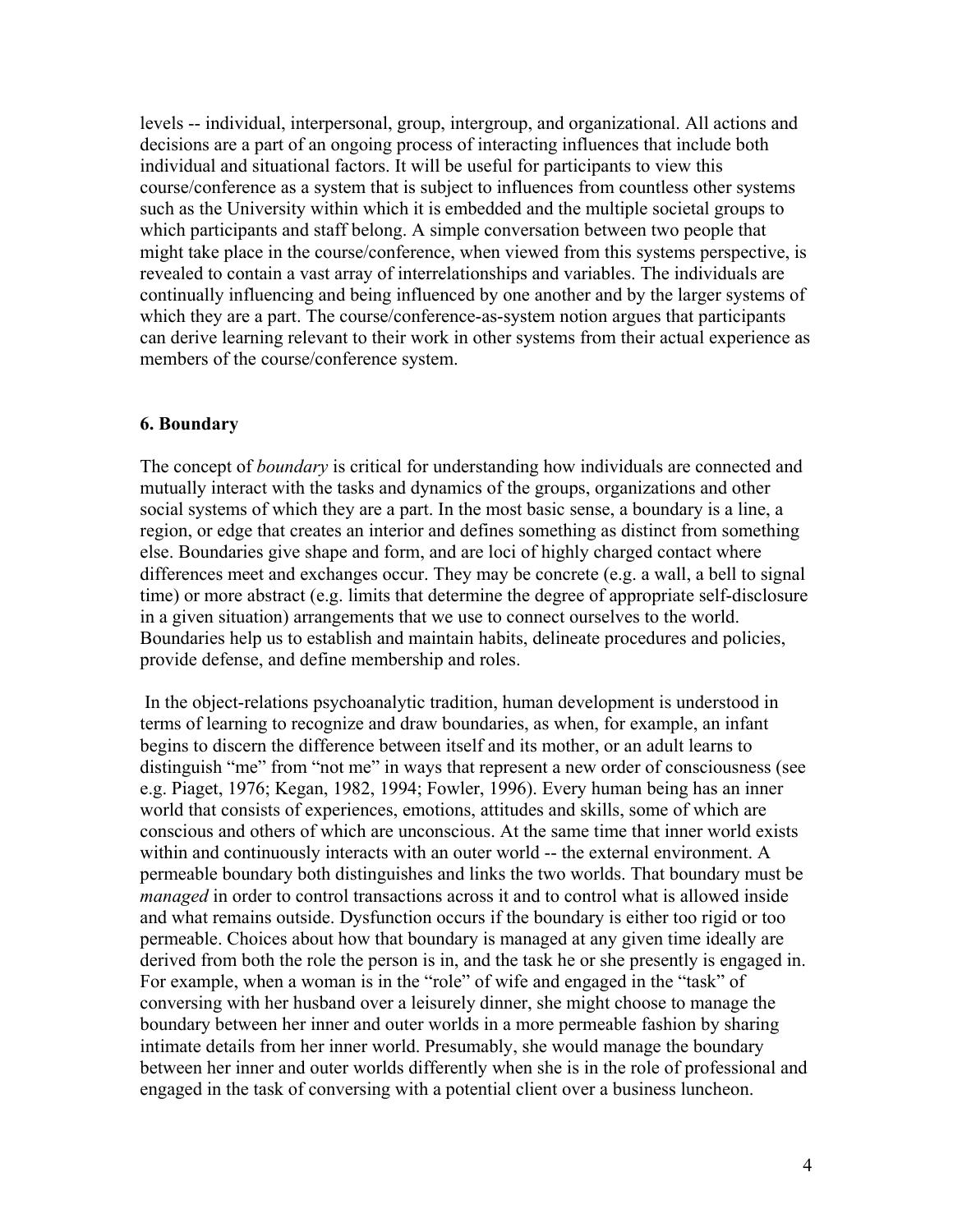We have all had experiences at one time or another of the harm that results when the boundary between the inner and outer world is mismanaged. We have perhaps revealed inappropriate personal information in the wrong setting, or missed an opportunity for friendship and intimacy by remaining too distant. Severe harm can be done by more serious boundary violations, when, for example, a professional engages in a sexual relationship with a client.

Social systems, like individuals, have permeable boundaries that need to be managed. Consider, for example, the case of a police officer who is engaged in the activity of managing boundaries when he or she cites a traffic violator for speeding. The manner in which the speed boundary is managed is not cut and dried. A decision must be made, for example, about whether those who are going less that 5 or 10 miles over the speed limit will be included "in" or "out" of the category of people who will be issued a speeding ticket. When the law (or organizational policies) establish an objective boundary -- say a 70 M.P.H. limit on Interstate 5 -- the practice of authority requires the police officer to manage that boundary. It can be managed "tightly" as when those who exceed the speed limit by any amount are stopped, or it can be managed more "loosely," giving violators some leeway.

Individuals and social systems are also composed of interdependent and overlapping subsystems. Contained within the boundaries of a university, for example, are boundaries that distinguish individual students, boundaries that determine different departments and faculty ranks, boundaries that define different genders or racial groups, and so forth. All of these boundaries need to be managed in some fashion. While it may be inappropriate for the head of the maintenance department, for example, to attend departmental faculty meetings, it might be entirely appropriate for him to attend high level administrative staff meetings when issues concerning the physical plant are being discussed.

The well-being of both individuals and social systems depends to a significant degree on how well boundaries are managed and the "fit" between the needs of the system for resources and the permeability of the boundary. For example, if a school's admission requirements (which form a boundary regulating who may enter the system) are so steep that it cannot pay its bills because not enough students qualify for admission, there is a "mismatch" between the school's boundary permeability and its need for resources in the form of tuition-paying students. The appropriate management of boundaries is critical for both individual and organizational effectiveness. In group relations theory the exercise of authority, whether formal and organizational or informal and personal, is understood to consist primarily of boundary management (Gilmore, 1982).

Many boundaries which were once given -- e.g. roles, rules, procedures, patterns of relationship, and so forth -- must now be negotiated on a more frequent basis. This course/workshop offers participants (including the staff) an opportunity to identify, observe, experience and manage many different kinds of boundaries -- such as those that distinguish staff roles from the role of participant or student and those that differentiate order from chaos, creative conflict from violence, and courage from impulsive or reckless interventions.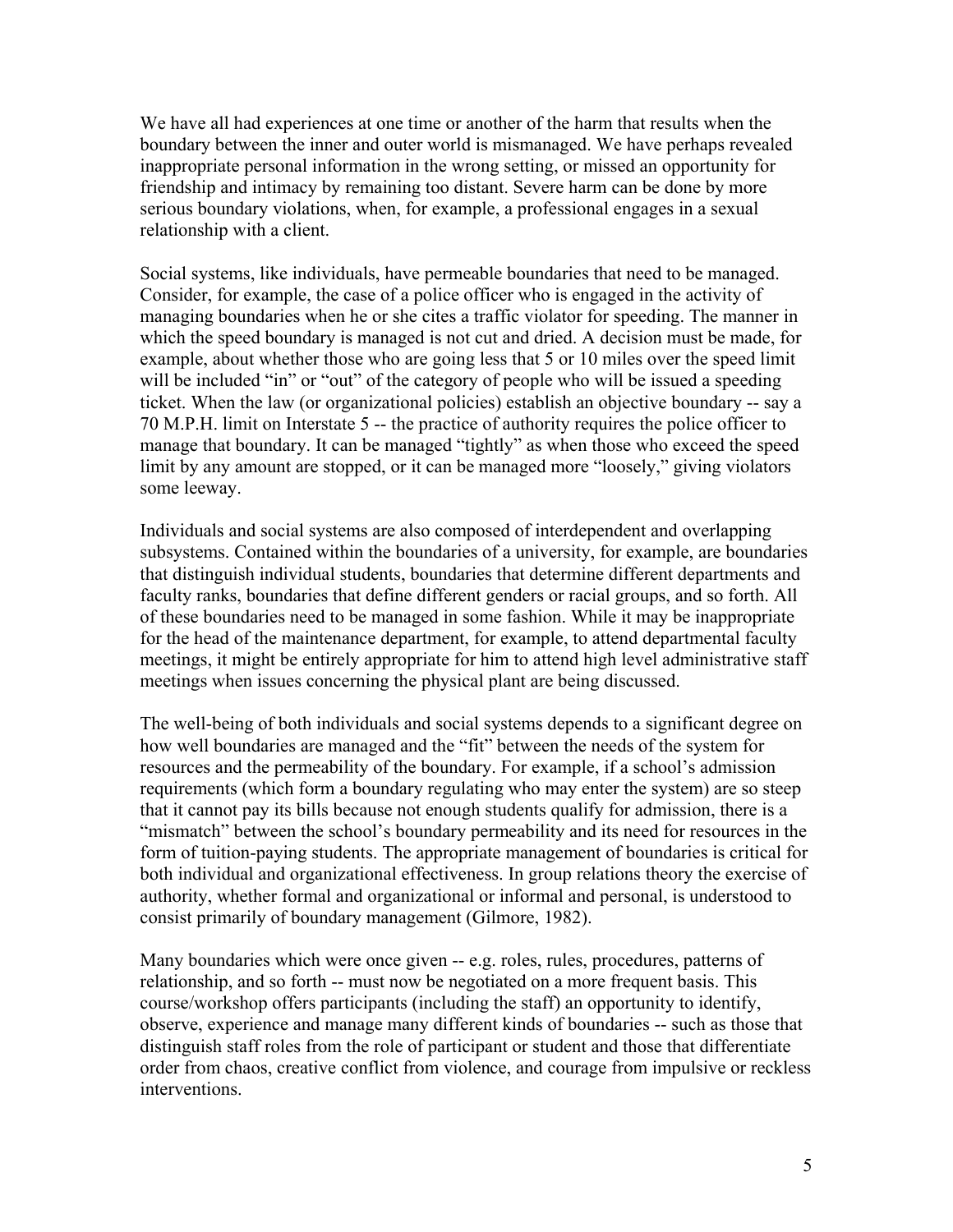## **7. Role Theory**

Role is a psychological concept dealing with human beings interacting with other human beings. The various offices or positions in an organization -- and *every* individual in an organization occupies a position whether or not it is formally defined -- carry with them certain expectations of behavior held by both onlookers and by persons occupying the role. These expectations generally define role, with some additional expectation that the individual will exhibit some idiosyncratic personality in the role behavior.

The structure and functioning of social systems is built upon reciprocal role-expectations which stabilize role-functions and role-relations by a process of mutual regulation. These reciprocal expectations are integrated into a functioning role system in virtue of shared value-orientations. Within a range of acceptable behavior consistent with the roleexpectations as viewed collectively through its relation to a commonly achieved value system, the actions of an individual meet with social approval or disapproval. To the extent that individuals identify with the group and its values, they also tend to internalize the group's standards and expectations of role. Thus, deviation from role-expectations can often activate an internal sense of disapproval as well as external sanctions. Because individuals often hold *several* roles at once, they can frequently experience role-conflicts generated by conflicting expectations. A common instance of role-conflict, for example, occurs when someone to whom one has related primarily in the role of "friend" or "colleague" is promoted to a position of formal authority. The expectations that define the roles of "friend" and "boss" often conflict. The situation calls for a capacity to manage (or negotiate) the boundaries that connect and distinguish those various roles.

Authority relationships are a form of role-relations where those who exercise authority and those who must relate to them are enmeshed in a reciprocal system of role expectations. Even though a superior's formal authority may be defined by policies, customs, or constitutions, its exercise is often modified implicitly in the process of interacting with others in different roles. The person's *actual* scope of authority may be greater or lesser depending upon the degree of *informal* authority conferred by members of the group or system. A subordinate's role likewise is defined by expectations generated within the system including those of the superior; its scope likewise affected by the degree of *informal* authority gained by the person.

While authority role-relationships are a product of system dynamics, they also have personal and interpersonal dimensions. As a consequence, they can easily be loaded up with complex psychological and interpersonal dynamics. To understand authority and role dynamics as a function of perception requires the conclusion that psychology underlies authority relationships. To explain how perceptions influence authority relations in organizational life, group relations theory turns to psychoanalytic (or psychodynamic) theory.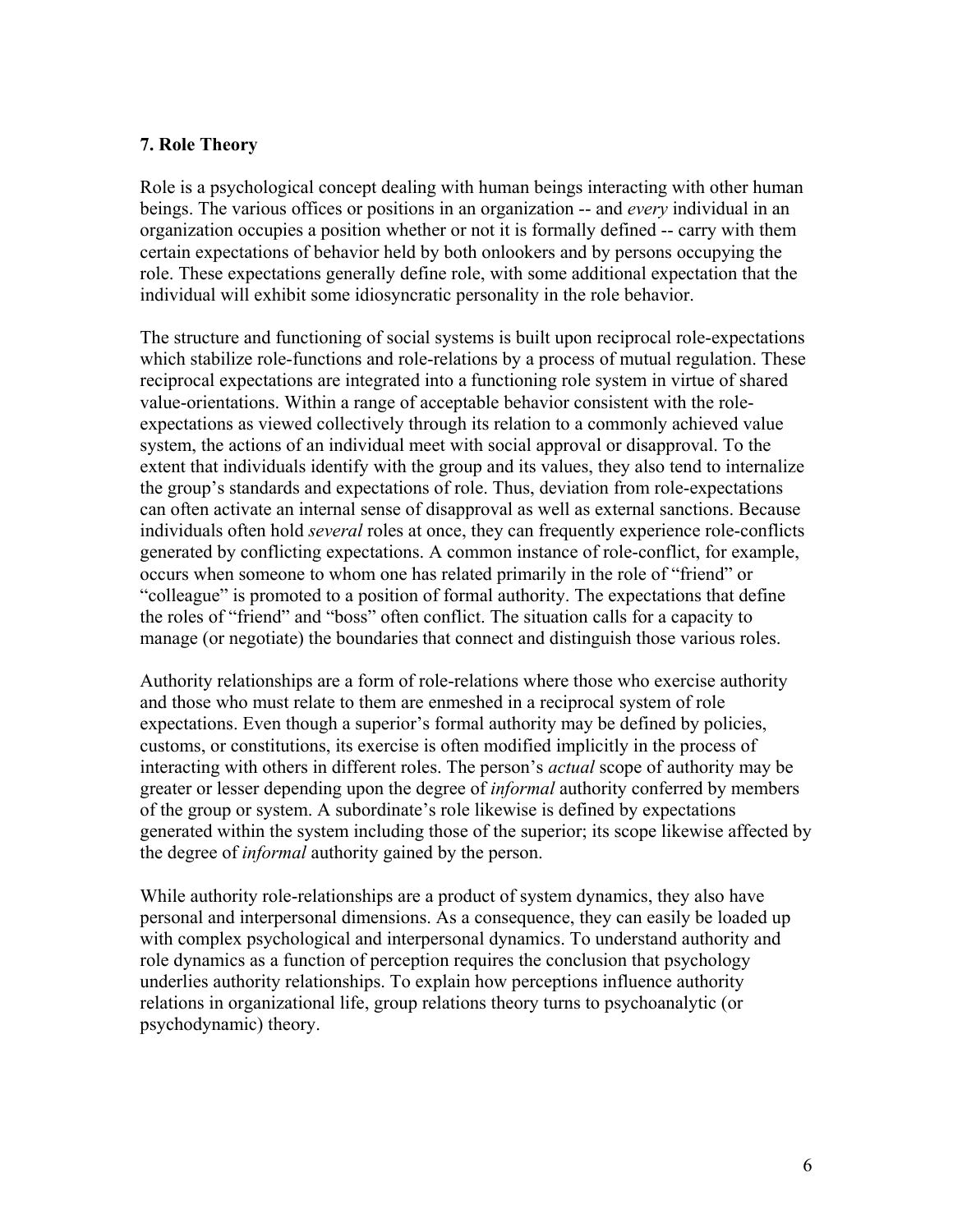## **8. Concepts from Psychoanalytic Theory**

Group relations theory differs from other systems approaches to organizational behavior in its assumption that unconscious motivations and behaviors play a significant role in the day-to-day functioning of individual members which then affect the entire system. Psychodynamic theory provides an understanding of the *internal* psychological dynamics and unconscious emotional processes that influence authority relationships and can affect the ability of groups to work effectively on their purpose and tasks. It is based on the notion that human beings think, feel, and behave in ways that vary in their level of consciousness, and that it is often possible for them to get in touch with the less conscious or unconscious parts of themselves and to explore and address them consciously and rationally, especially with the help of others.

Drawing on the work of Melanie Klein and the British object-relations tradition of inquiry into psychodynamic processes, researchers and practitioners such as Wilfred Bion, Eric Trist, Elliott Jaques, A. K. Rice, Eric Miller and Isabell Menzies, working at London's Tavistock Institute, pioneered the application of psychoanalysis to organizations. They postulated that groups and organizations function in ways similar to individuals at least in regard to certain issues. Proceeding experimentally, they began to relate individual unconscious factors to group behavior by noting, for example, the regular tendency of individuals to internalize the feel or culture of the groups in which they work, while projecting unconscious hopes and anxieties into the group (Hirschhorn & Barnett, 1993).

Unlike psychotherapy which aims to understand and interpret these kinds of processes in individual terms, the analytic lens of group theorists is aimed at understanding and addressing unconscious *group-level* behavior. The implication is that groups or organizations can experience emotional problems and engage in unwanted harmful behavior while remaining unaware of the nature of their motives in much the same ways as individuals (Miller & Rice, 1967; Gillette & McCollom, 1995; Hirschhorn & Barnett, 1993; Czander, 1990; Halton, 1994; Obholzer & Roberts, 1994). While the behavior of individuals in a group may provide data for a group relations consultant/faculty member, the interpretations begin and end at the *group* level and are aimed at assisting the organization eliminate thinking and behavior that hinders it from fulfilling its purpose or meeting adaptive challenges (Halton, 1994; Hirschhorn & Barnett, 1993; Gillette & McCollom, 1990).

# A. Anxiety

Authority has a profound effect on the psychic life of both superiors and subordinates. For many, if not all, it constitutes an area of some kind of conflict and anxiety (Meissner, 1971; Czander, 1990). Although not typical of most authority relations, Milgram's (1974) experiments illustrate the extreme degree of pain and anxiety that social pressures related to authority and roles can generate in social systems.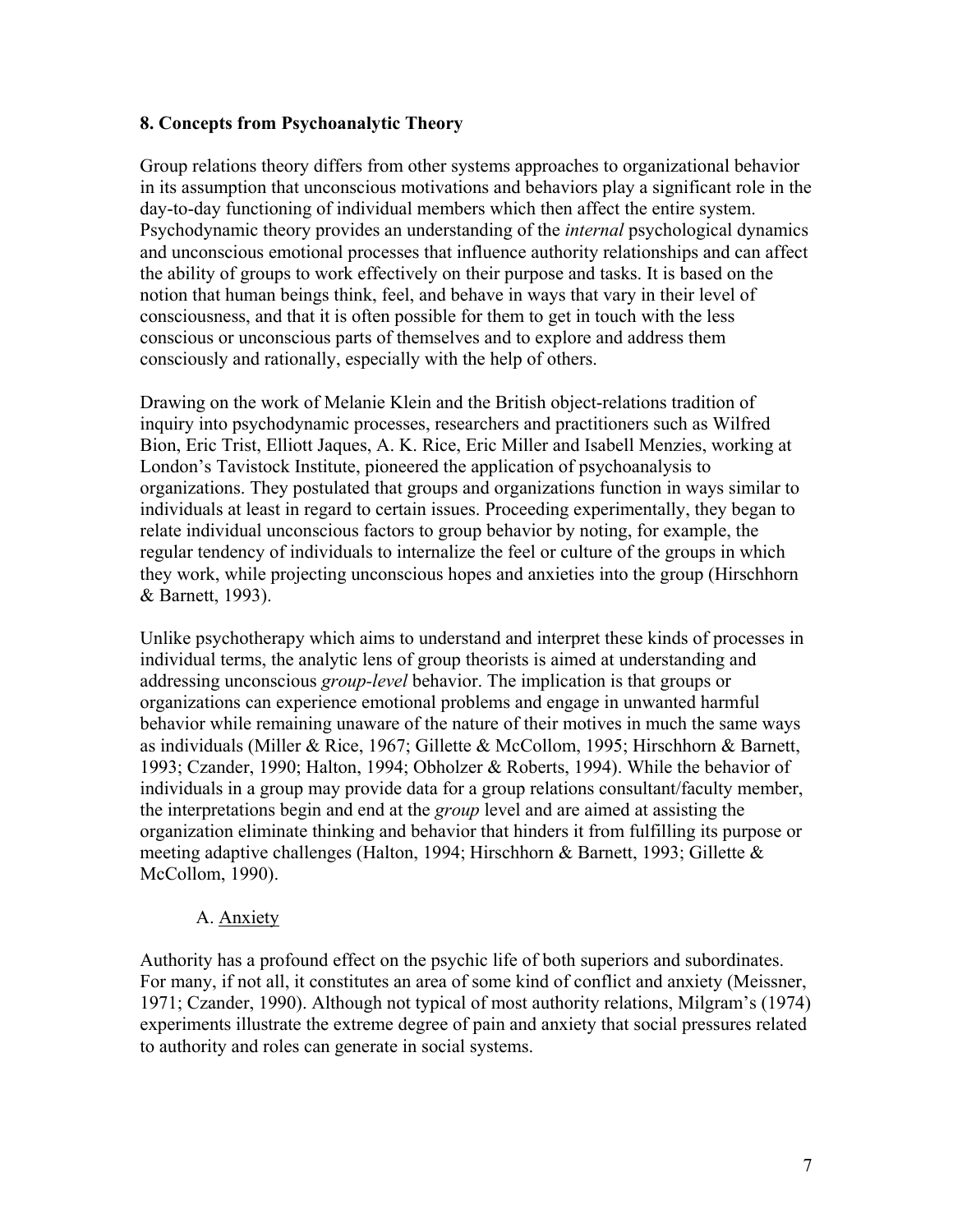Psychological research points to multiple sources for the anxiety so often present in group settings. Feelings associated with exercising authority are a special source of anxiety. Many tasks required of authority produce psychological dilemmas associated with exercising power. One may feel anxious, for example, about excluding people, rejecting their advice, or insisting on a certain course of action. These kinds of situations provoke fears connected with hurting people or being injured by others (Hirschhorn, 1988). Present experiences of authority can also generate anxiety by triggering unresolved experiences of authority from the past such as those with parents and other important figures (Freud, 1955; Bowlby, 1980; Hirschhorn, 1990).

The prospect of joining a group can be another source of stress that arouses contradictory emotions and fears. Bion (1961) believed that the mere act of joining a group could generate significant unconscious fears of being engulfed by the group on the one hand, or being isolated or estranged from it on the other. While group membership is "psychologically essential," it can also be a source of "significant discomfort" (Gibbard, 1974, p. 33).

Work itself is another source of anxiety. People working together naturally generate friction and tension. Differences, conflicts and misunderstandings are inevitable byproducts of efforts to coordinate the activities of individuals. Ironically work directly associated with an institution's central purposes and primary task -- work aimed at addressing key adaptive challenges facing the organization -- can often stimulate the most tension and anxiety in work groups. This is because adaptive change, by definition, always entails some kind of loss or ending. Before people can learn new ways of thinking or doing things, they have to unlearn or let go of the old way that was familiar and comfortable. Organizational research has shown that even apparently small changes in familiar work routines can trigger significant stress and tension. If the tension is not directed, contained or released, it can lead to harmful unconscious reactions such as depression or destructive behaviors such as sabotage (Jaques, 1978; Gustafson & Cooper, 1985).

#### 1. Denial

Psychoanalytic theory identifies three primary defenses that individuals use to cope with anxiety and avoid pain: denial, splitting and projection. Chief among these unconscious defenses is *denial*. Certain thoughts, feelings and experiences that provoke anxiety are repressed and pushed out of conscious awareness (Freud, 1936; Meissner, 1971; Halton, 1994). A person facing immanent retirement, for example, might continue to start new projects, planning work as though he or she were never going to leave, in order to avoid the pain involved in facing the impending separation and loss.

2. Splitting

*Splitting* is another defensive routine used to cope with anxiety. It involves a process of separating problematic realities. Good and bad, responsible and irresponsible, are divided and isolated from each other. Jaques' (1955) example of the captain and firstmate aboard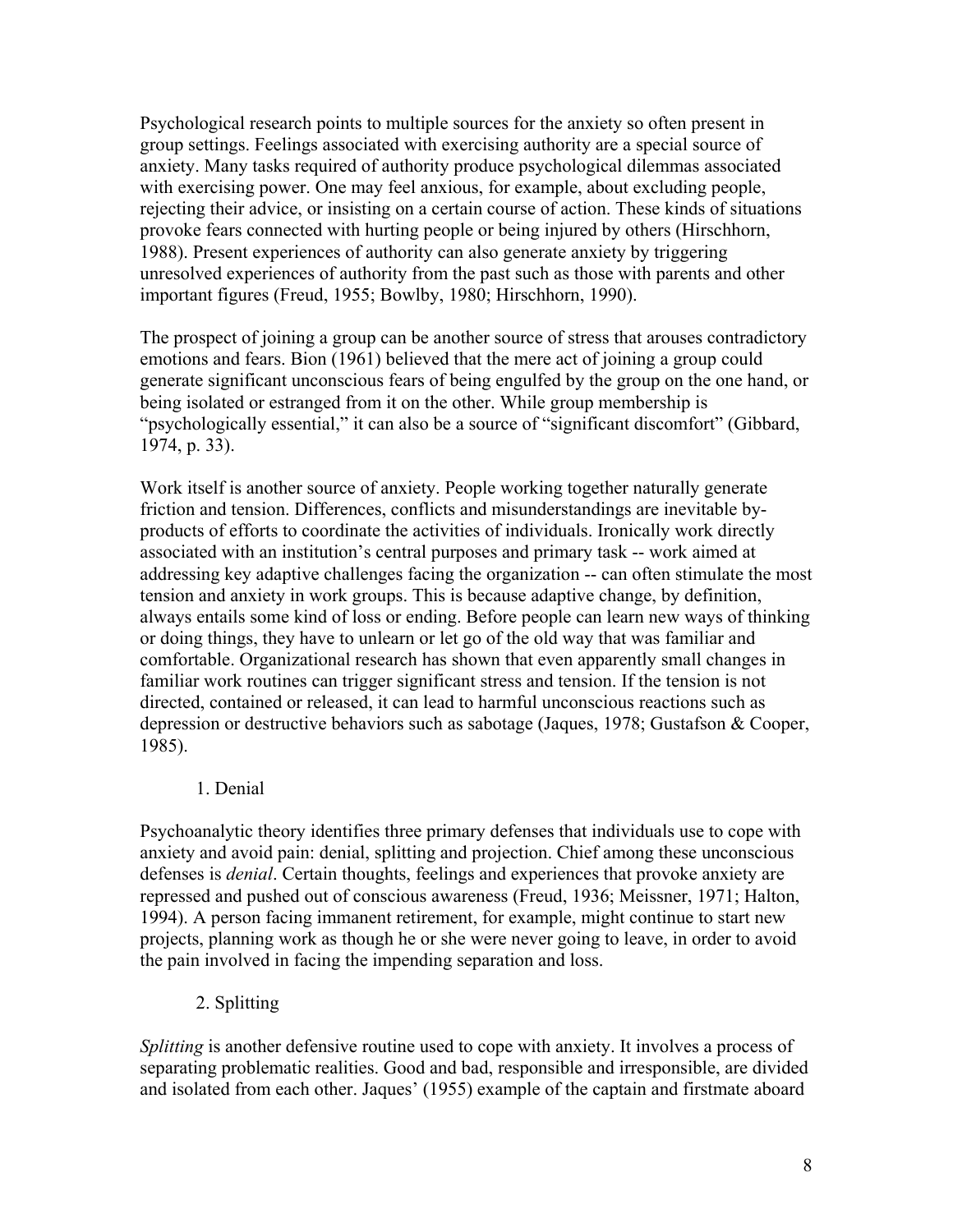ships captures the concept. Sailors are extremely dependent upon the authority and competence of the ship's captain -- their lives depend upon him or her. Deficiencies in the captain, therefore, can generate extreme anxiety. Frequently a sailor will displace negative feelings toward the captain onto the first mate who then comes to be regarded as far more meanspirited than is the case (see also Gilmore and Krantz, 1990).

# 3. Projection

*Projection* often follows splitting and involves an unconscious attempt to re-locate the denied and split feelings from one's individual psyche to others in the external environment (Klein, 1946). This allows the individual to dissociate an uncomfortable experience or feeling by attributing it to another. In the case of projective identification the person then attempts to induce feelings in the recipient of the projection that correspond to the disavowed aspects of oneself. The therapeutic notions of transference and countertransference involve a similar dynamic. Transference involves the projection of experiences from the past, especially from childhood, into a current relationship. Countertransference refers to the feelings elicited in those who receive such projections (Klein, 1946; Bion, 1961).

# B. Social Defenses and Work Avoidance Mechanisms

The processes of denial, splitting and projection are basic human reactions to pain, anxiety or conflict. Group relations theory maintains that these same processes also operate on the level of social systems. Just as individuals develop defenses against difficult emotions which are threatening to acknowledge, so do institutions (Jaques, 1955).

Wilfred Bion (1961) observed that groups, like individuals, function on two levels at once. He labeled one level "work" and the other "basic assumption." The work level consists of rational activity and the basic assumption level consists of unconscious motives. It is possible for these two levels to operate in an harmonious, complementary fashion. At other times, irrational and unconscious basic assumptions can erupt in a group and interfere with task performance on the "work" level. While individual responses to anxiety may take a variety of forms, Bion observed that groups and organizations tend to get stuck in three basic ways when confronted with uncertainty and anxiety. Some become what he calls "dependency groups, in which individuals stop thinking for themselves and become overly reliant on authority. Others become "fight/flight" groups, in which they attack authority figures either overtly or by withdrawing. Still other groups insist on excessive conformity among members in order to resist and defend themselves from outside enemies. Certain organizational structures and social arrangements may often be created primarily to reinforce these defenses and to protect the group or organization from painful realities.

Menzies (1960) was the first to use the term "social defenses" in conjunction with her study of nurses in a general teaching hospital in Great Britain. Menzies' study focused on the high level of anxiety associated with the nurse's role which involves prolonged and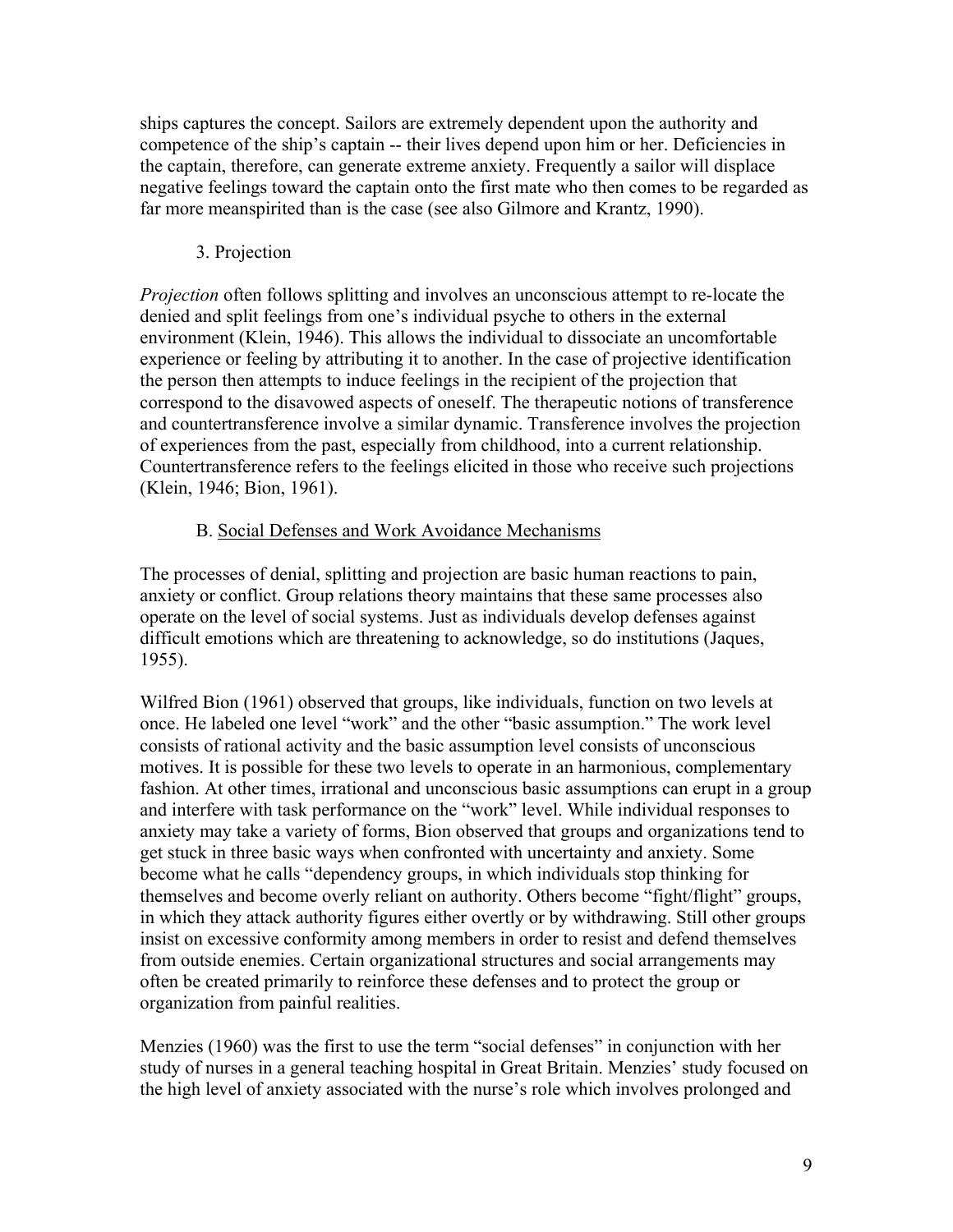persistent exposure to difficult issues of pain and death. She discovered certain practices and policies that seemed to be aimed more at minimizing or preventing anxiety than at improved patient care. Frequent shifts in the rotation of nurses and certain charting practices, for example, prevented nurses from developing close relationships with patients. These practices also contributed to a "fragmentation" of patients who came to be identified in partial, disembodied-embodied terms, such as "the leg in Room 6." These procedures, justified on the basis of efficiency and professional conduct, served to reduce anxiety by shielding the nurses from the pain of forming warm personal relationships with people who were suffering or might even die. By shifting the anxiety into the social area where it was less threatening to deal with on one level, it created a rigid and repressive social system that failed to recognize the importance of warm personal relationships as an aspect of both the healing process and a satisfying work environment (Meissner, 1971). As a result, the hospital experienced an extremely high drop-out rate among its most skilled nurses.

In this example, one can observe the institutionalization of the primary defense mechanisms. Denial of feelings, for example, was achieved by means of task lists that assigned nurses to perform a certain repetitive task for many patients in assembly-line fashion and by instructing them in an "ethic of equivalence" whereby it was not supposed to make any difference to them which patients they nursed. Splitting and projection took the form of rigid distinctions between junior and senior nurses. Incompetence and irresponsibility were projected into the former group, and "responsible" tasks were reserved to senior nurses. As a consequence, the more gifted junior nurses soon dropped out of the program. The example illustrates how social defenses serve the purpose of reducing anxiety, but also create other stresses that detract from the group's ability to perform its primary tasks.

Different organizations or cultures will have different responses to stress. Some will be productive, others destructive. Heifetz (1994) cautions us that it is often difficult to distinguish defensive structures and routines which lead to "work avoidance" from those structures, procedures and customs that exist in order to help the group achieve its purposeful tasks. Gillette and McCollom (1995) suggest that one way to test what is going on is to move toward anxiety and disturbing phenomena in order to seek further confirming or disconfirming evidence. Heifetz (1994) suggests other "rules of thumb" such as paying particular attention to when responsibility for a problem is blamed on a convenient target or when some new decision or action suddenly seems to discharge the tension and makes everyone feel good.

#### C. Authority and Holding Environments

The notion of a "holding environment" was initially used by the British psychoanalyst Donald Winnicot (1960) to describe the parent-child relationship. He understood the primary purpose or task of the relationship as providing a supportive environment to foster the basic development of the child. The notion of "holding" is used metaphorically to encompass much more than the physical action of holding a child. The parents' task is to shape an environment that serves as a containing vessel for the developmental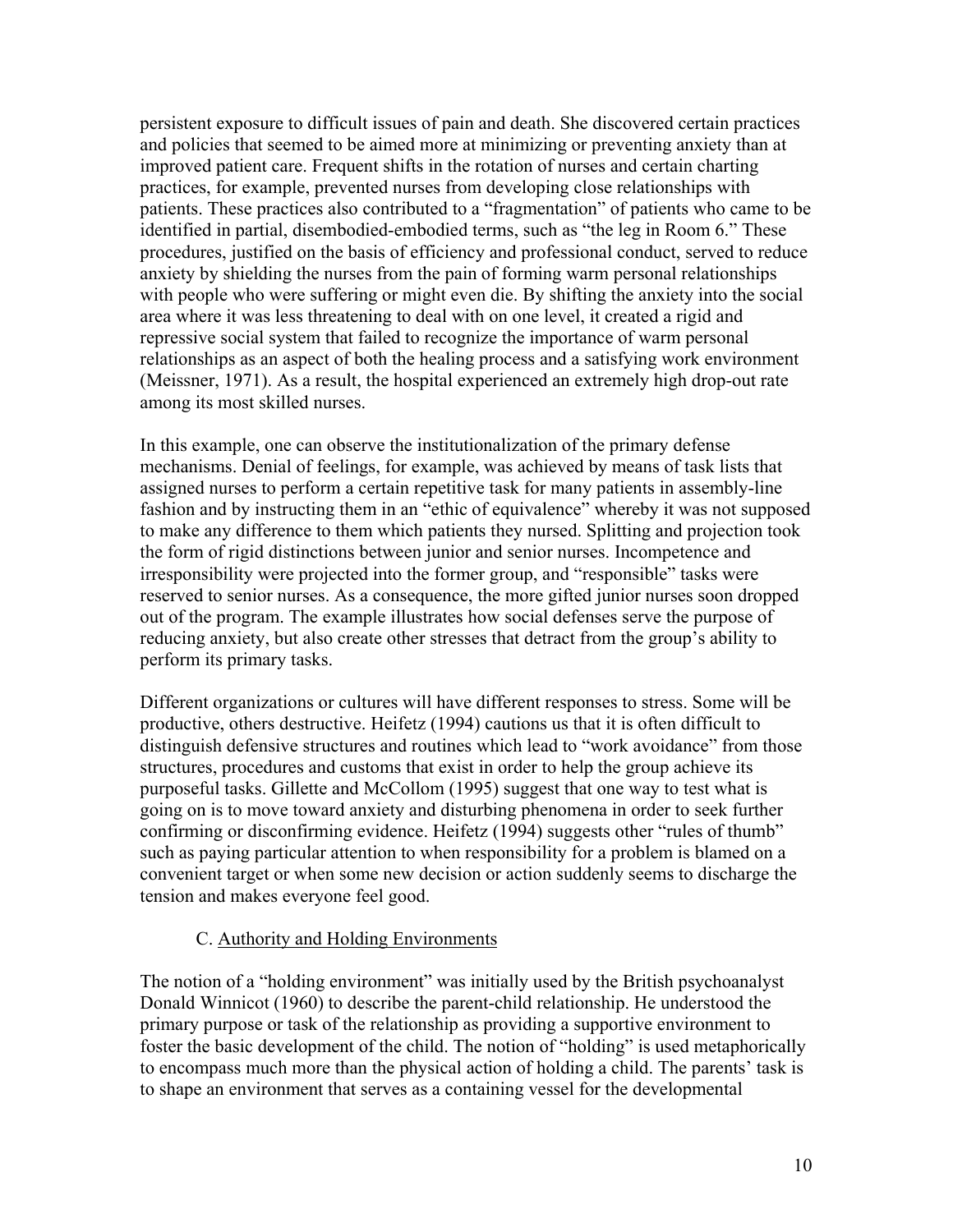challenges, problems, crises and stresses of growing into maturity. Psychoanalysts adopted the term and applied it to the therapeutic setting where the therapist "holds" a patient or client in a process of developmental learning that, by analogy, mirrors the way parents "hold" a child in a maturation process.

Group relations theorists extend the term to the social sphere to describe the kind of secure environment needed to foster developmental learning processes in groups, organizations and communities. That environment includes the network of connections, structures, codes, shared traditions, and authority relationships that facilitate adaptive work, and help to contain the inevitable stress and tension that get generated in the process (See e.g. Gustafson & Cooper, 1985; Smith & Berg, 1987; Alderfer, 1990; Shapiro & Carr, 1991; Monroe, 1992b; Heifetz, 1994).

Not all stress, of course, is destructive. When there is too much comfort, there is little incentive to make the effort to change. Some holding environments are *too* safe. As with over-protective parents, they stress stability and predictability to the extent that new learning and risk taking is squelched. Other holding environments fail to contain the level of stress within a tolerable range. In this case, increasing levels of anxiety inevitably trigger social defenses or work avoidance mechanisms that interfere with the group's ability to meet the adaptive challenge productively.

Like all living systems, groups naturally seek to restore equilibrium, so the temptation to avoid stress-generating adaptive work can be strong. Heifetz (1994) compares an effective holding environment to a pressure cooker. Nothing will cook unless there is some heat generated, but if the pressure exceeds the cooker's capacity to contain it, the whole thing will blow up. Effective pressure cookers have strong walls to contain the heat and pressure as well as valves to release steam if the pressure becomes excessive. In much the same way, groups doing adaptive work need a strong pair of arms (i. e. trustworthy and secure boundaries) to embrace and contain the productive chaos and confusion that often accompanies progress, but they also need ways to release excessive and unproductive levels of stress before the system explodes.

Establishing an effective holding environment in which work can be done is a key part of the authority role (Rice, 1965; Alderfer, 1976, 1990). Existing research and organizational practice identify certain conditions that appear to foster and support effectiveness in newer, more flexible, and less hierarchical organizations which are sometimes referred to as *post-industrial, boundaryless*, or *self-managing* organizations. These include a clear and engaging sense of purpose, identity and direction; enabling structures that facilitate coordinated action and help people take up appropriate roles; good working relationships free of disabling conflicts (this is not the same as conflictfree); and, sufficient resources such as enough money, adequate space, sufficient time, proper equipment, and access to necessary information (See e.g., Walton & Hackman, 1986; Hirschhorn & Gilmore, 1992). Those in positions of formal authority need not do all of these things personally, but it is the responsibility of authority to ensure that these functions are fulfilled. While the assertion sounds a bit odd, the appropriate use of authority is critical for creating the conditions of "empowerment" that enable individuals and groups to take responsibility for doing adaptive work.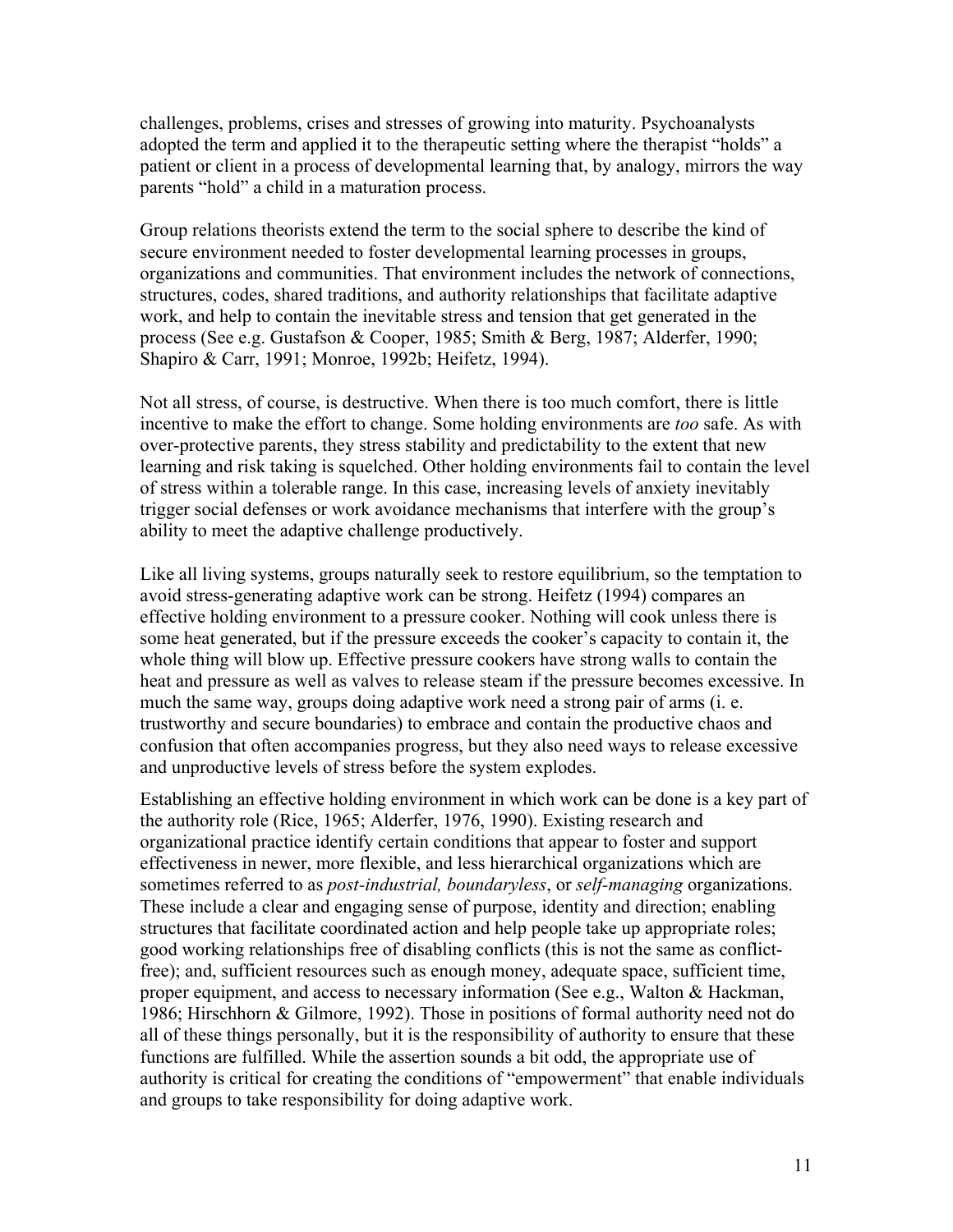#### **Bibliography**

- Alderfer, C. P. (1976). Boundary relations and organizational diagnosis. In H. Meltzer  $\&$ F. Wickert (Eds.), *Humanizing organizational behavior*. Springfield, IL: Charles Thomas.
- Alderfer, C. P. (1980). Consulting to underbounded systems. In Alderfer, C. P. & Cooper, C. L. (Eds.), *Advances in experiential social processes, Vol.2.* New York,NY: John Wiley and Sons.
- Alderfer, C. P. (1990). Conditions for teaching experiential group dynamics. In J. Gilette & M. McCollom, (Eds.), *Groups in context: A new perspective on group dynamics.* Reading, MA: Addison- Wesley Publishing Company, Inc.
- Alders, S., Mohrman, S., Cohen, A. & Mohrman, J. (1999). *Designing team-based organizations.* San Francisco, CA: Jossey-Bass.
- Ancona, D. G. & Caldwell, D. F. (1992). Bridging the boundary: External activity and performance in organizational teams. *Administrative Science Quarterly*, *37*(4), 634-665.
- Arendt, H. (1958). What was authority? C. J. Friedrich, (Ed.). *Authority*. Cambridge, MA: Harvard University.
- Argyris, C. (1962). *Interpersonal competence and organizational effectiveness.*  Homewood, IL: Dorsey.
- Argyris, C. (1970). *Intervention theory and method*. Reading, MA: Addison-Wesley.
- Astrachan, B. (1970). Towards a social system model of therapeutic groups. *Social Psychiatry, 5,* 110-119.
- Benne, K. D. (1970). Authority in education. *Harvard Educational Review*, *40*(3), 385- 410.
- Bennis, W. (1959). Leadership theory and administrative behavior: The problem with authority. *Administrative Science Quarterly*, *4*, 259-301.
- Berg, D. N. (1984). Authority and experiential methods. *The Organizational Behavior Teaching Review*. *9*, 36-41.
- Bergquist, W. (1993). *The postmodern organization.* San Francisco, CA: Jossey-Bass.

Bion, W. (1961). *Experiences in groups.* New York: Basic Books.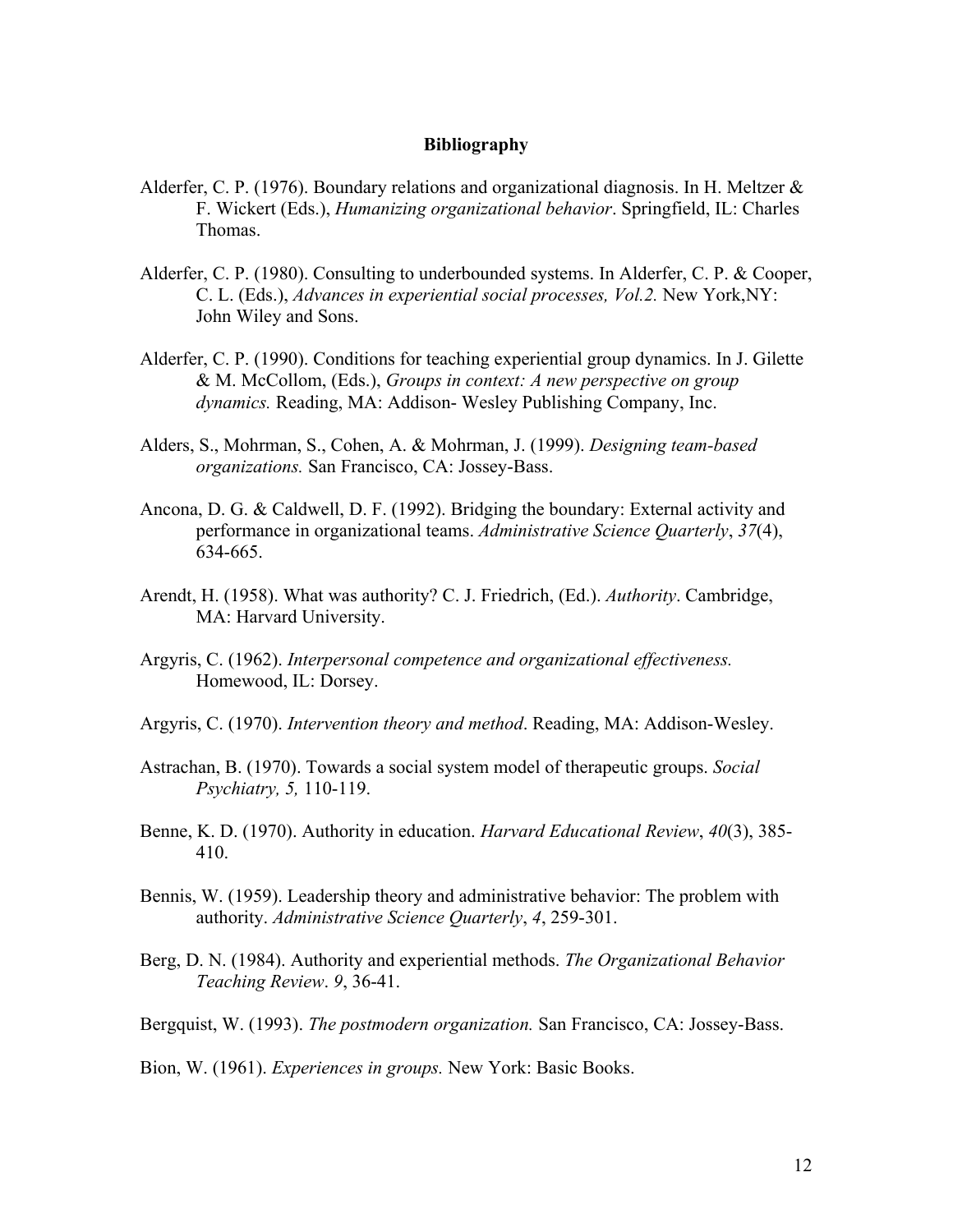- Bowlby, J. (1980). *Attachment and loss: Vol. 3. Loss, sadness and depression.* New York, NY: Basic Books.
- Cartwright, D. (1965). Influence, leadership, control. In J. G. March (Ed.), *Handbook of organizations*. Chicago, IL: Rand McNally.
- Cartwright, D. & Czander, A. (1968). *Group dynamics: Research and theory.* New York, NY: Harper & Row.
- Curry, L., Wergin, J. & Associates (1993). *Educating professionals: Responding to new expectations for competence and accountability*. San Francisco, CA: Jossey-Bass.
- Czander, W. (1990). *The psychodynamics of work and organizations: Theory and application.* New York, NY: Guilford Press.
- Devanna, M. & Tichy, N. (1990). Creating the competitive organization for the 21st century: The boundaryless corporation. *Human Resource Management, 29*, 455- 71.
- Dreaschlin, J. & Kobrinski, E. & Passen, A. (1994). The boundary path of exchange: A new metaphor for leadership. *Leadership and Organizational Development Journal, 15*(6), 16-23.
- Durkin, H. E. (1964). *The group in depth*. New York, NY: The International Universities Press.
- Fowler, James. (1996). *Faithful change: The personal and public challenges of postmodern life.* Nashville, TN: Abingdon Press.
- Freeman, J. (1973). The tyranny of structureless groups. In A. Koedt, E. Levine, &A. Rapone (Eds.), New York, NY: Quadrangle.
- French, J. & Raven, B. (1959). The bases of social power. In D. Cartwright (Ed.)., *Studies in social power*. Ann Arbor, MI: Institute for Social Research.
- Freud, S. (1936). *The problem of anxiety.* Translated by Henry Alden Bunker. New York, NY: Norton.
- Freud, S. (1955). *Totem and Taboo*. London: Hogarth Press.
- Friedlander, F. & Brown, L. D. (1974). Organizational development. *Annual Review of Psychology, 25*, 313-41.
- Gibbard, G. S., Hartmann, J. J. & Mann, R. D. (Eds.). (1974). *Analysis of groups: Contributions to theory, research and practice.* San Francisco, CA: Jossey-Bass*.*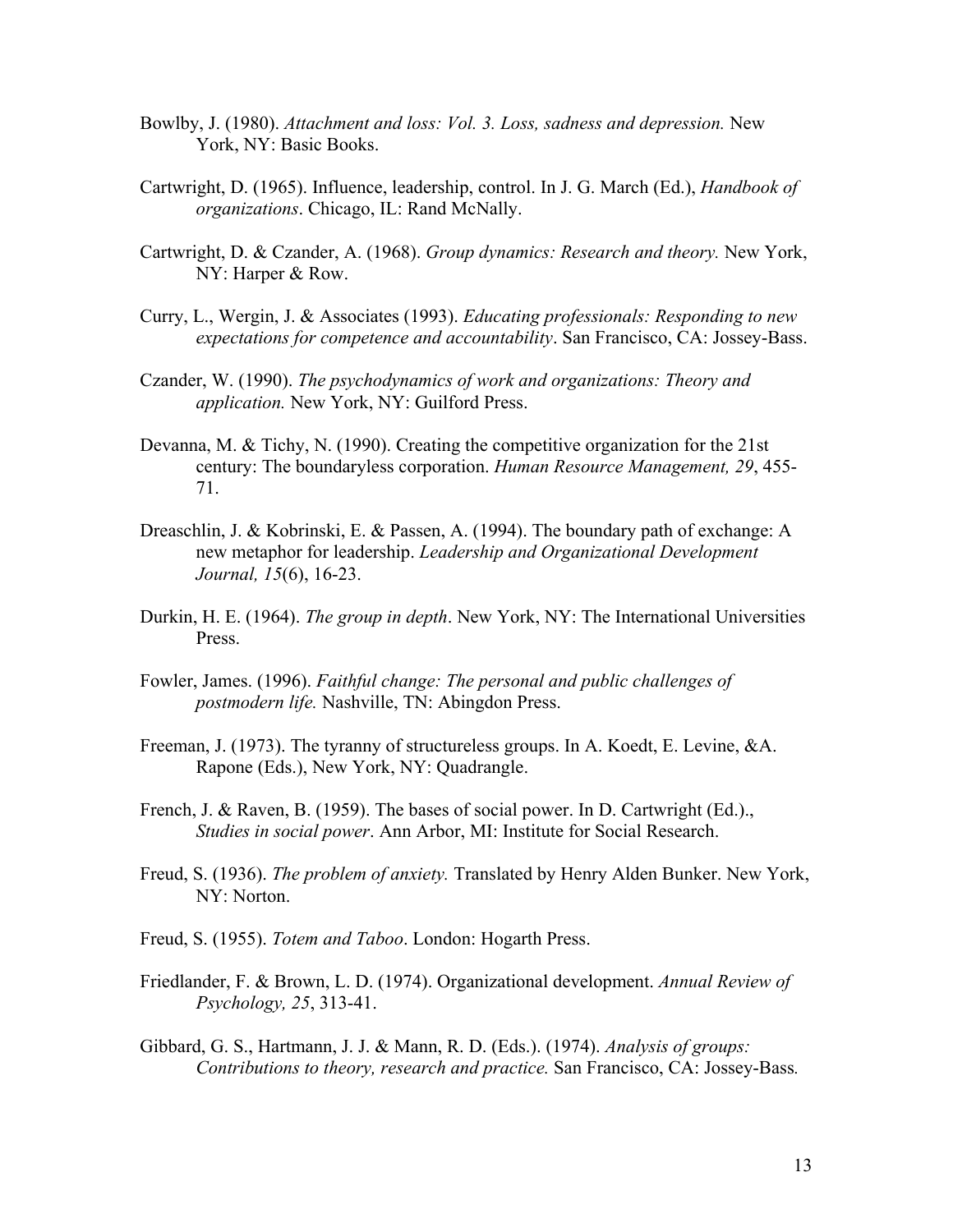- Gillette, J. & McCollom, M. (Eds.). (1995). *Groups in context: A new perspective on group dynamics*. Reading, MA: Addison-Wesley.
- Gilman, G. (1962). An inquiry into the nature and use of authority. In M. Haire (Ed.), *Organizational theory in industrial practice.* New York, NY: Wiley.
- Gilmore, T. (1982). Leadership and boundary management*. Journal of Applied Behavioral Science, 18,* 343-356.
- Gilmore, T. (1997). The social architecture of group interventions. In J. Neumann et al. (Eds.), *Developing organizational consultancy.* New York, NY: Routledge.
- Gilmore, T. & Krantz, J. (1990). The splitting of leadership and management as a social defense. *Human Relations 43*(2), 183-204.
- Gould, L. (1993). Contemporary perspectives on personal and organizational authority. In L. Hirschhorn & C. Barnett, (Eds.), *The psychodynamics of organizations*. Philadelphia, PA: Temple University.
- Gustafson, J. & Cooper, L. (Eds.). (1985). Collaboration in small groups: Theory and technique for the study of small group process. In A. D. Colman & M. H. Geller (Eds.), *Group relations reader 2*. Washington, DC: A. K. Rice Institute.
- Hackman, J. R. (1987). The design of work teams. In J. Lorsch, (Ed.), *Handbook of organizational behavior.* Englewood Cliffs, NJ: Prentice Hall.
- Hackman, J. R. (1990). *Groups that work (and those that don't).* San Francisco, CA: Jossey-Bass.
- Halley, A. (1997). Applications of boundary theory to the concepts of service integration in the human services. *Administration in social work, 21*(3/4), 145-168.
- Halton, W. (1994). Some unconscious aspects of organizational life: Contributions from psychoanalysis. In A. Obholzer & V. G. Roberts (Eds.), *The unconscious at work: Individual and organizational stress in the human services.* New York, NY: Routledge.
- Handy, C. (1996). The new language of organizing and its implications for leaders. In Hesselbein, Goldsmith & Beckhard (Eds.), *The leader of the future.* New York, NY: Jossey-Bass.
- Harris, R. B. (Ed.). (1976). *Authority: A philosophical analysis.* Birmingham, AL: University of Alabama Press.
- Heifetz, R. A. (1994). *Leadership without easy answers*. Cambridge, MA: Harvard University Press.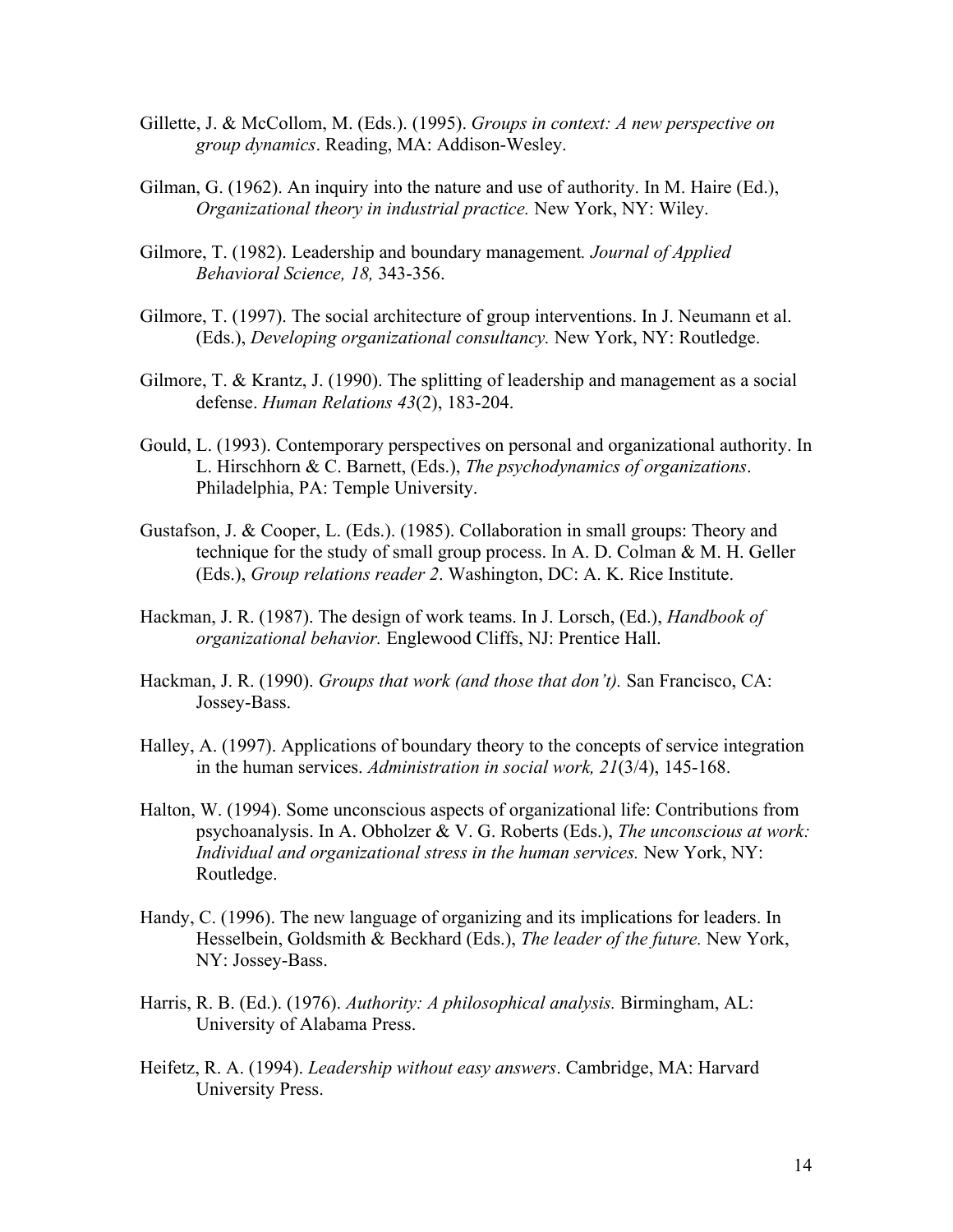- Heifetz, R. A. & Laurie, D. L. (1997). The work of leadership. *Harvard Business Review*, *75,* 124-134.
- Heifetz, R. A. & Laurie, D. L. (1998). Mobilizing adaptive work. In Conger, Spreitzer & Lawler (Eds.), *The leader's change handbook*. San Francisco, CA: Jossey-Bass.
- Hirschhorn, L. (1985). The psychodynamics of taking the role. In A. D. Colman & M. H. Geller (Eds.), *Group relations reader 2*. Washington, DC: A.K. Rice Institute.
- Hirschhorn, L. (1987). Organizing feelings toward authority: A case study in reflection in action. in D. Schön (Ed.), *The reflective turn: Case studies in and on educational pratice.* New York, NY: Teachers College.
- Hirschhorn, L. (1988). *The workplace within: psychodynamics of organizational life.*  Cambridge, MA: MIT Press.
- Hirschhorn, L. (1990). Leaders and followers in a postindustrial age. *Journal of Applied Behavioral Science, 26,* 529-542.
- Hirschhorn, L. (1991). *Managing in the new team environment: Skills, tools, and methods.* Reading, MA: Addison-Wesley.
- Hirschhorn, L. (1997). *Reworking authority: Leading and following in the post-modern organization.* Cambridge, MA: MIT Press.
- Hirschhorn, L. (1993). Professionals, authority and group life: A case study of a law firm. In L. Hirschhorn & C. Barnett (Eds.), *The psychodynamics of organizations.*  Philadelphia, PA: Temple University Press.
- Hirschhorn, L. & Barnett, C. (Eds.). (1993). *The psychodynamics of organizations.*  Philadelphia, PA: Temple University Press.
- Hirschhorn, L. & Gilmore, T. (1992). The new boundaries of the boundaryless company. *Harvard Business Review, 70,* 104-115.
- Hollander, E. P. & Julian, J. W. (1969). Contemporary trends in the analysis of leadership processes. *Psychological Bulletin*, *71*(5), 387-397.
- Hurn, C. (1985). Changes in authority relationships in schools: 1960-1980. *Research in sociology of education and socialization, 5,* 31-57.
- Jacobs, T. (1970). *Leadership and exchange in formal organizations.* Alexandria, VA: Human Resources Research Organization.

Jaques, E. (1951). *The changing culture of a factory*. London: Tavistock Publications.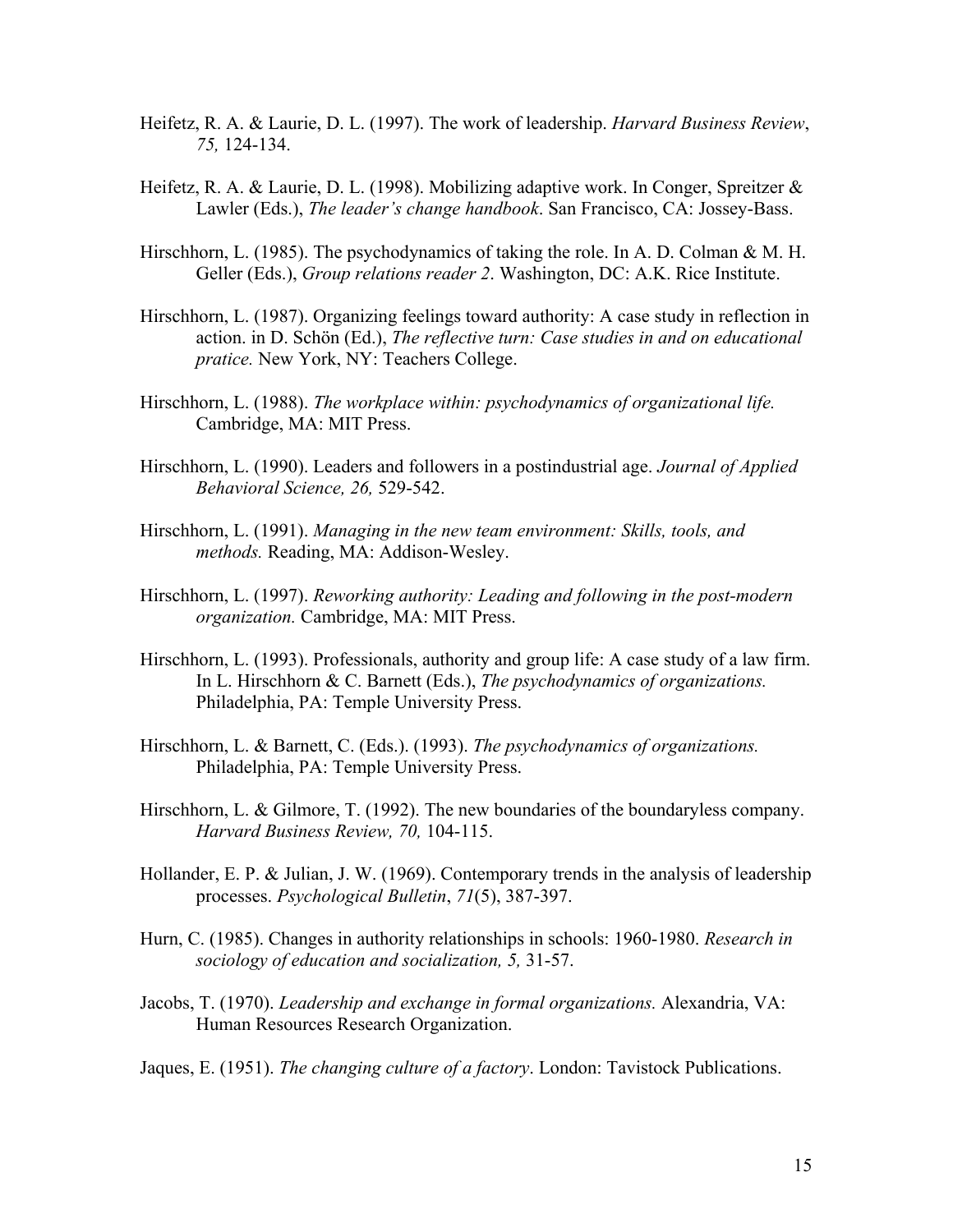Jaques, E. (1978). *A general theory of bureaucracy*. London: Heinmann.

- Kahn, W. A. (1990). An exercise of authority. *Organizational Behavior Teaching Review*. *14*(2), 28-42.
- Kahn, W. A. & Kram, K. (1994). Authority at work: Internal models and their organizational consequences. *Academy of Management Review*. *19*, 17-50.
- Katz, D. & Kahn, R. L. (1978). *The social psychology of organizations.* New York, NY: Wiley.
- Katz, D. & Kahn, R. L. (1971). Open systems. In J. G. Maurer, (Ed.), *Readings in organizational theory: Open systems approaches.* New York, NY: Random House.
- Katzenbach, J. R. (1999). Making teams work at the top. In F. Hesselbein & P. Cohen (Eds.), *Leader to leader*. San Francisco, CA: Jossey-Bass.
- Kegan, R. (1982). *The evolving self.* Cambridge, MA: Harvard University Press.
- Kegan, R. (1994). *In over our heads: The mental demands of modern life.* Cambridge, MA: Harvard University Press.
- Kernberg, O. (1998). *Ideology, conflict and leadership in groups and organizations.* New Haven, NJ: Yale University.
- Kirkman, B. I. & Benson, R. (1999). Beyond self-management: Antecedents and consequences of team empowerment. *Academy of Management Journal 42*(1), 58-74.
- Kittrie, N. (1995). *The war against authority: from the crisis of legitimacy to a new social contract.* Baltimore, MD: The Johns Hopkins University Press.
- Klein, E. B. (1990). Teaching group dynamics as a visitor: Boundary management from the outside in. In J. Gilette & M. McCollom (Eds.), *Groups in context: A new perspective on group dynamics.* Reading, MA: Addison-Wesley.
- Klein, E. B., Gabelnick, F., Herr, P., (1998). *The psychodynamics of leadership.*  Madison, CT: Psychosocial Press.
- Klein, M. (1946). Notes on some schizoid mechanisms. *International Journal of Psychoanalysis*, *27*, 99-110.
- Lawrence, G. (1979). *Exploring individual and organizational boundaries.* Chichester: Wiley.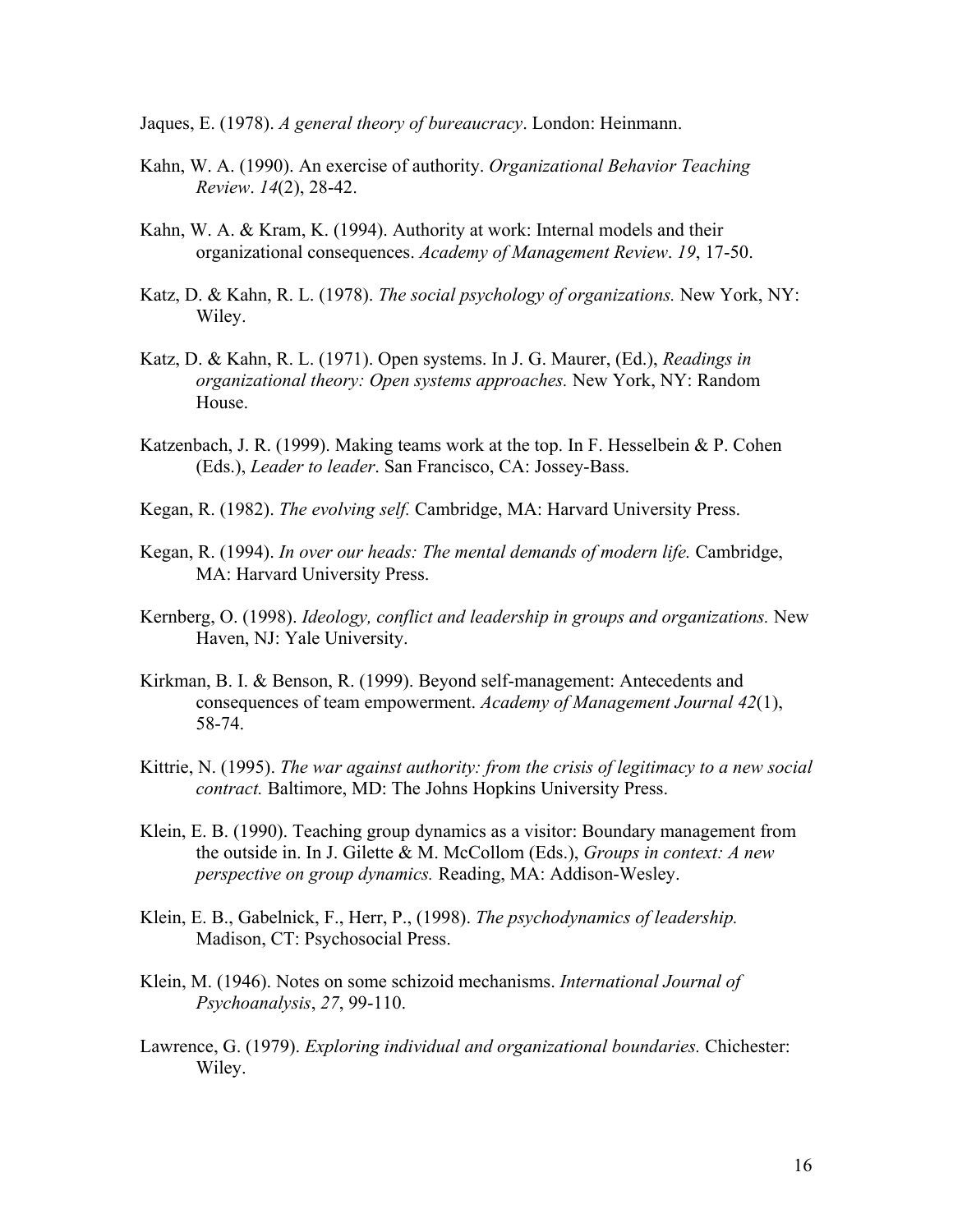- Lawrence, G. & Miller, E. (1982). Psychic and political constraints on the growth of industrial democracies. In M. Pines & L. Rafaelsen (Eds.), *The individual and the group: Boundaries and interrelations*. New York, NY: Plenum Press.
- Lawrence, G. (1988). Unconscious social pressures on leaders. In E.B. Klein, F. Gabelnick, & P. Herr, (Eds.), *The psychodynamics of leadership.* Madison, CT: Psychosocial Press.
- Leach, M. (1990). The process of authorization for consultants-in-training: A view from the threshold. In J. Gillette & M. McCollom, (Eds.), *Groups in context: A new perspective on group dynamics*. Reading, MA: Addison-Wesley.
- Likert, Rensis. (1961). *New patterns of management.* New York, NY: McGraw-Hill.
- McCollom, M. (1990). Group formation: Boundaries, leadership and culture. In J. Gilette and M. McCollom, (Eds.), *Groups in context: A new perspective on group dynamics*. Reading, MA: Addison-Wesley.
- McCollom, M. (1992). The group dynamics instructor as boundary manager. *Journal of Management Education*, *16*, 190-203.
- Meissner, W. (1971). *The assault on authority*: *Dialogue or dilemma?* Maryknoll, NY: Orbis.
- Menzies, I. (1960). A case-study in the functioning of social systems as a defense against anxiety. *Human Relations 13*, 95-121.
- Milgram, S. (1974). *Obedience to authority*. New York, NY: Harper.
- Miller, E. (1976). Role perspectives and the understanding of organizational behavior. In E. Miller (Ed.), *Task and organization.* Chichester: Wiley.
- Miller, E. (1993). *From dependency to autonomy: Studies in organization and change*. London: Free Association Books.
- Miller, E. & Rice, A. K. (1967). *Systems of organization: The control of task and sentient boundaries.* London: Tavistock Publications.
- Monroe, T. (1992a). Cooperation between clergy and laity: Ambivalent texts, collaborative context.
- Monroe, T. (1992b). Reclaiming competence. *Review for Religious*. *27,* 432 451.
- Monroe, T. (1997a). The practice of leadership and authority: Contemporary rhetoric and reality. *Proceedings of the Canon Law Society of America*, *54*. Reprinted in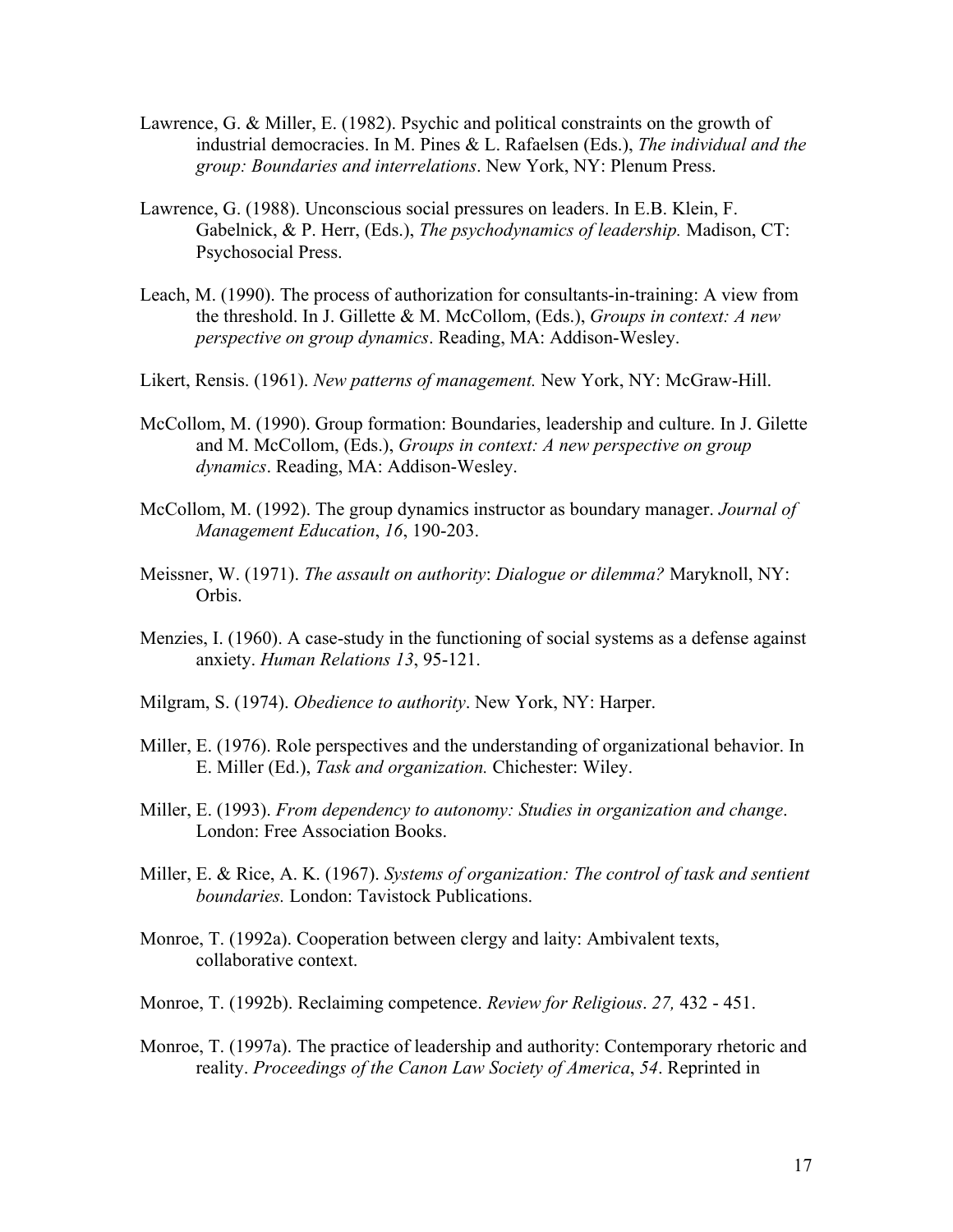*Priesthood: Challenges of pastoral leadership*, Chicago, IL: National Federation of Priests' Councils.

- Monroe, T. (1997b). The practice of authority. *Leading Ideas: The Newsletter of Trustee Leadership Development 1*(2), 3-5.
- Monroe, T. (1999). Authority: The shifting context for ministry in the Roman Catholic church. Qualifying paper, Harvard University, Graduate School of Education.
- Neumann, J. E., Kellner, K. & Dawson-Shepherd, A. (1997). *Developing organizational consultancy.* New York, NY: Routledge.
- Nolan, J. & Huber, T. (1989). Nurturing the reflective practitioner through instructional supervision: A review of the literature. *Journal of Curriculum and Supervision, 4*, 126-145.
- Obholzer, A. & Roberts, A. (1994). *The unconscious at work*: *Individual and organizational stress in the human services.* New York, NY: Routledge.
- Peterson, M. R. (1992). *At personal risk: Boundary violations in professional-client relationships.* New York, NY: W. W. Norton.
- Piaget, J. (1976). *The child and reality*. New York, NY: Penguin.
- Rice, A. K. (1958). *Productivity and social organization: The Ahmedabad experiment.*  London: Tavistock Publications.
- Rice, A. K. (1963). *The enterprise and its environment.* London: Tavistock Publications.
- Rice, A. K. (1965). *Learning for leadership*. London: Tavistock Publications.
- Roberts, V. Z. (1994). The organization of work: Contributions from open systems theory. In A. Obholzer & V. Z. Roberts (Eds.), *The unconscious at work: Individual and organizational stress in the human services.* New York, NY: Routledge.
- Schön, D. A. (1983). *The reflective practitioner*. New York, NY: Basic Books.
- Schön, D. A. (1987). *Educating the reflective practitioner*. San Francisco, CA: Jossey-Bass.
- Schweiger, D. M. & Leana, C. R. (1986). Participation in decision making. In E. Locke (Ed.), *Generalizing from the laboratory to field settings: Findings from research in industrial organizational psychology, organizational behavior, and human resource management.* Lexington, MA: Lexington Books.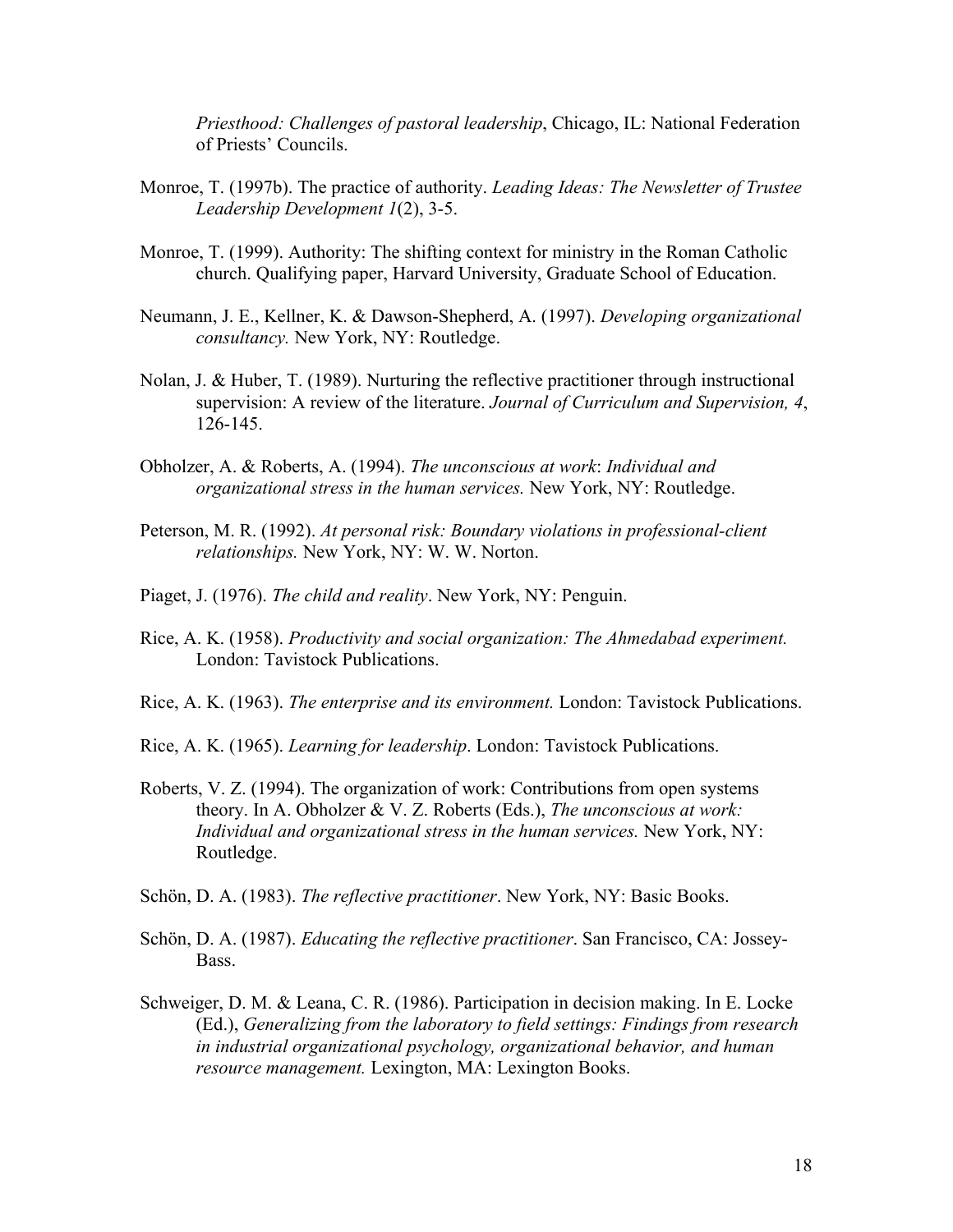- Scott, W. R. (1992). *Organizations: Rational, natural and open systems.* Englewood Cliffs, NJ: Prentice Hall.
- Sennett, R. (1980). *Authority.* New York, NY: Alfred A. Knopf.
- Shapiro, E. & Carr W. (1991) *Lost in familiar places.* New Haven, CT: Yale University **Press**.
- Sims, H. P. & Manz, C. C. (1981). Social learning theory: the role of modeling in the exercise of leadership. *Journal of Organizational Behavior Management 3*(4), 55- 63.
- Singer, D. et al. (1979). Boundary management in psychological work with groups. In W. G. Lawrence (Ed.), *Exploring individual and organizational boundaries*. New York, NY: John Wiley and Sons.
- Smith, K. K. & Berg, D. N. (1987). *Paradoxes of group life.* San Francisco, CA: Jossey Bass.
- Swidler, A. (1979). *Organizations without authority: Dilemmas of social control in free schools.* Cambridge, MA: Harvard University Press.
- Thomas, D. A. (1990). Application work in group dynamics instruction. In J. Gillette & M. McCollum (Eds.), *Groups in context: A new perspective on group dynamics.* Reading, MA: Addison-Wesley.
- Tichy, N. M. (1983). *Managing strategic change: Technical, political and cultural dynamics.* New York, NY: Wiley & Sons.
- Trist, E. L. & Murray, H. (Eds.). (1990). *The social engagement of social science: A Tavistock anthology, Vol 1, The socio-psychological perspective.* Philadelphia, PA: University of Pennsylvania Press.
- Turquet, P. (1974). Leadership: the individual and the group in A. D. Colman and M. H. Geller, (Eds.), *Group relations reader 2,* Washington, DC: A. K. Rice Institute.
- Vroom, V. & Jago, A. (1988). *The new leadership: Managing participation in organizations.* Englewood Cliffs, NJ: Prentice Hall.
- Walton, R. & Hackman, J. (1986). Groups under contrasting management strategies. In P. S. Goodman (Ed.), *Designing effective work groups*. San Francisco, CA: Jossey-Bass.
- Winnicott, D. (1960). The theory of the parent-child relationship. *International Journal of Psychoanalysis*, *41*, 585-595.